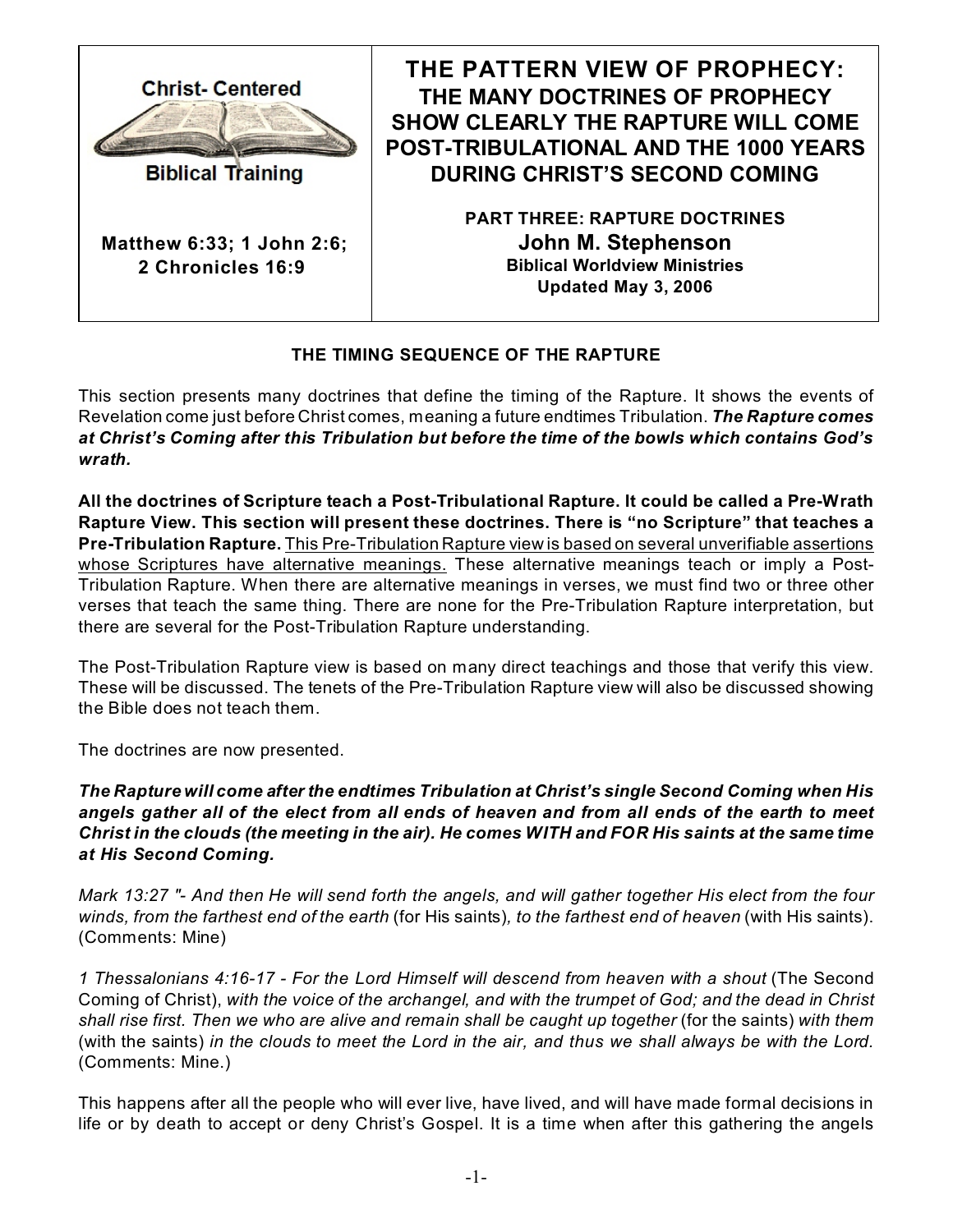destroy (kill) all the unbelievers. There are no people left after these happenings to have any future periods on earth. There will be no believers afterward on the earth to have any millennial kingdom. *No one is born or saved after the Rapture.*

**The Three Greek Words that Refer to Christ's Single Second Coming** - The three Greek Words that refer to Christ's Single Second Coming are used with the article implying "The" single Coming, "The" single Appearance, and "The" single Revelation of Christ, not multiple ones. For example, the Greek word for the Coming is used with the article in both the 1 Thessalonians 4:13-18 passage for the Rapture and also in 1 Thessalonians 3:13, 2 Thessalonians 2:1-8 for the time when Christ gathers the saints when He kills the man of lawlessness. Thus, the Rapture occurs when Christ comes to destroy the man of lawlessness. The man of lawlessness is in the Great Tribulation. This is verified because there are many saints on earth who die during the Mark-of-the-Beast period that occurs just before Christ comes (See Revelation 7:9-14).

*1 Thessalonians 4:15-17 - For this we say to you by the word of the Lord, that we who are alive, and remain until THE coming of the Lord, shall not precede those who have fallen asleep. For the Lord Himself will descend from heaven with a shout, with the voice of the archangel, and with the trumpet of God; and the dead in Christ shall rise first. Then we who are alive and remain shall be caught up together with them in the clouds to meet the Lord in the air, and thus we shall always be with the Lord*.

*1 Thessalonians 3:13 - so that He may establish your hearts unblamable in holiness before our God and Father at THE coming of our Lord Jesus with all His saints.*

*2 Thessalonians 2:1 - Now we request you, brethren, with regard to THE coming of our Lord Jesus Christ, and our gathering together* [the Rapture] *to Him,* (Comment: Mine)

*2 Thessalonians 2:8 - And then that lawless one will be revealed whom the Lord will slay with the breath of His mouth and bring to an end by THE appearance of His* **[THE]** *coming;* (Comment: mine from the Greek)

**Resting in Christ - The Rapture** - Second Thessalonians 1 teaches that we are given rest (the Rapture) *when* Christ and the angels come to destroy (kill) all unbelievers.

*2 Thessalonians 1:7-10 and to give relief* [the Rapture] *to you who are afflicted and to us as well when the Lord Jesus shall be revealed from heaven with His mighty angels in flaming fire, dealing out retribution to those who do not know God and to those who do not obey the gospel of our Lord Jesus. And these will pay the penalty of eternal destruction, away from the presence of the Lord and from the glory of His power, when He comes to be glorified in His saints on that day, and to be marveled at among all who have believed-- for our testimony to you was believed.* (Comment: mine)

**Wheat and the Tares** - The wheat (believers) are not separated, in rapture, from the tares (unbelievers) until all the tares are bundled for the fire. This bundling is completed when unbelievers take the Mark of the Beast in the Great Tribulation. This means that the Rapture of the Church (the wheat) will not occur until all people have lived and all unbelievers have officially denied the Gospel (thus being bundled). The Rapture cannot occur until after the Tribulation. (If there were to be a future Millennium with unbelievers, the Rapture could not occur until after the Millennium. This doctrine precludes any future Millenniums.)

*Matthew 13:27-30 - "And the slaves of the landowner came and said to him, 'Sir, did you not sow good seed in your field? How then does it have tares?' "And he said to them, 'An enemy has done this!' And the slaves said to him, 'Do you want us, then, to go and gather them up?' "But he said, 'No; lest while you are gathering up the tares, you may root up the wheat with them. 'Allow both to grow together until the harvest* (the Rapture); *and in the time of the harvest I will say to the reapers, "First gather up the*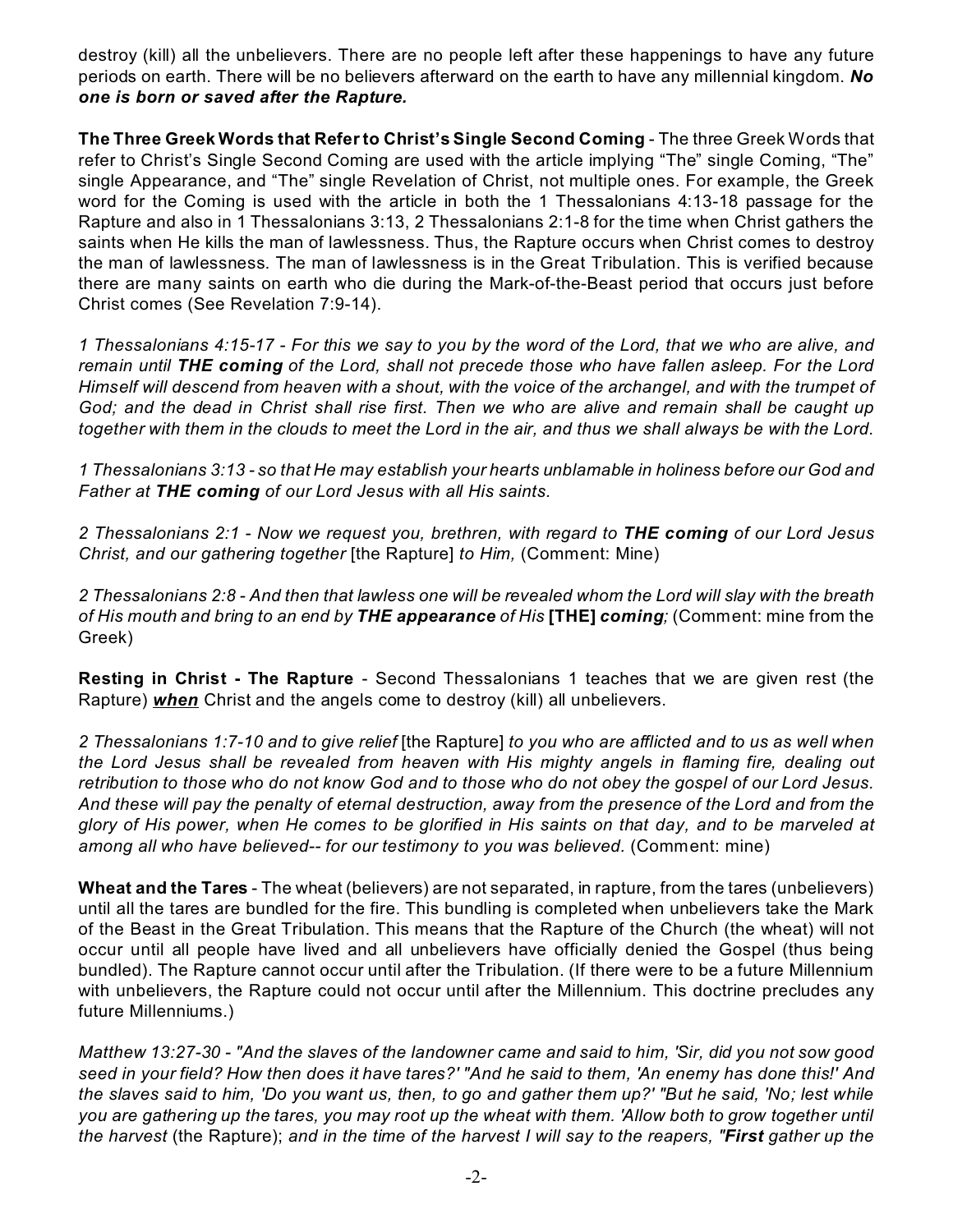*tares and bind them in bundles to burn them up; but gather the wheat into my barn."' "* (Bolding and comment: Mine.)

**Conditions in Earth When Christ Comes** - When He comes, the Lord said will I find faith on the earth and that the days will be similar to those at the time of Noah's flood. The meaning is that when Christ returns He will find very few believers, those who remain, on the earth. At this time of the flood, only a small number of saints were delivered and all the rest (being unbelievers) were killed. The rest were killed because they were in great apostasy and no longer could be saved. Thus, when Christ comes, He will deliver His saints, the few that are left alive, via the Rapture and will kill all the rest. *The earth will definitely not be Christianized when Christ comes. It will be in almost complete apostasy (people are in the spiritual condition where they can no longer be saved)*.

*Luke 18:8 - "I tell you that He will bring about justice for them speedily. However, when the Son of Man comes, will He find faith on the earth?"* (Meaning very little. Comment: Mine)

*Matthew 24:37-39 - "For the coming of the Son of Man will be just like the days of Noah. "For as in those days which were before the flood they were eating and drinking, they were marrying and giving in marriage, until the day that Noah entered the ark, and they did not understand until the flood came and took them all away; so shall the coming of the Son of Man be.*

**Marriage of the Lamb (Christ)** - At Christ's Second Coming, the marriage of the Lamb occurs according to the oriental marriage custom. Previous to this time, the Church, at the time when one believes in Christ as Savior, is betrothed legally to Christ, but does not yet live with Him. At the marriage of the Lamb, the Church, as presented by the Father to Christ, joins with Christ to live with Him at the time of His Second Coming after He has received back the Kingdom of God (this is the Rapture). At the time of His Second Coming, Christ and the angels kill all the remaining unbelievers in the Rod of Iron and Wine Press operations. (Revelation 19)

*Revelation 19:7 - "Let us rejoice and be glad and give the glory to Him, for the marriage of the Lamb has come and His bride has made herself ready."*

*Revelation 19:15 - And from His mouth comes a sharp sword, so that with it He may smite the nations; and He will rule them with a rod of iron; and He treads the wine press of the fierce wrath of God, the Almighty.* (See Revelation 2:27; 14:19-20.) With these operations, all unbelievers living are killed, all believers were raptured just previously. Comments: mine.)

The Rapture is directly taught to be Post-Tribulational in the Olivet Discourse when the Bible teaches that, after the Tribulation, the saints are gathered from every end of heaven and every end of the earth at Christ's Second Coming. **Thus, Christ comes "with" and "for" His saints at the same time.** These saints include both Jews and Gentiles.

*Mark 13:26-27 - "And then they will see the Son of Man coming in clouds with great power and glory. "And then He will send forth the angels, and will gather together His elect from the four winds, from the farthest end of the earth* [Rapture - the alive saints]*, to the farthest end of heaven* [the dead saints]*.* (Comment: mine.)

1 Thessalonians 4:13-14 teaches the same thing that Christ comes for and with His saints at the same time. Note the Scripture:

*1 Thessalonians 4:13-18 - But we do not want you to be uninformed, brethren, about those who are asleep, that you may not grieve, as do the rest who have no hope. For if we believe that Jesus died and rose again, even so God will bring with Him those who have fallen asleep in Jesus* (with His saints)*. For this we say to you by the word of the Lord, that we who are alive, and remain until the coming of the*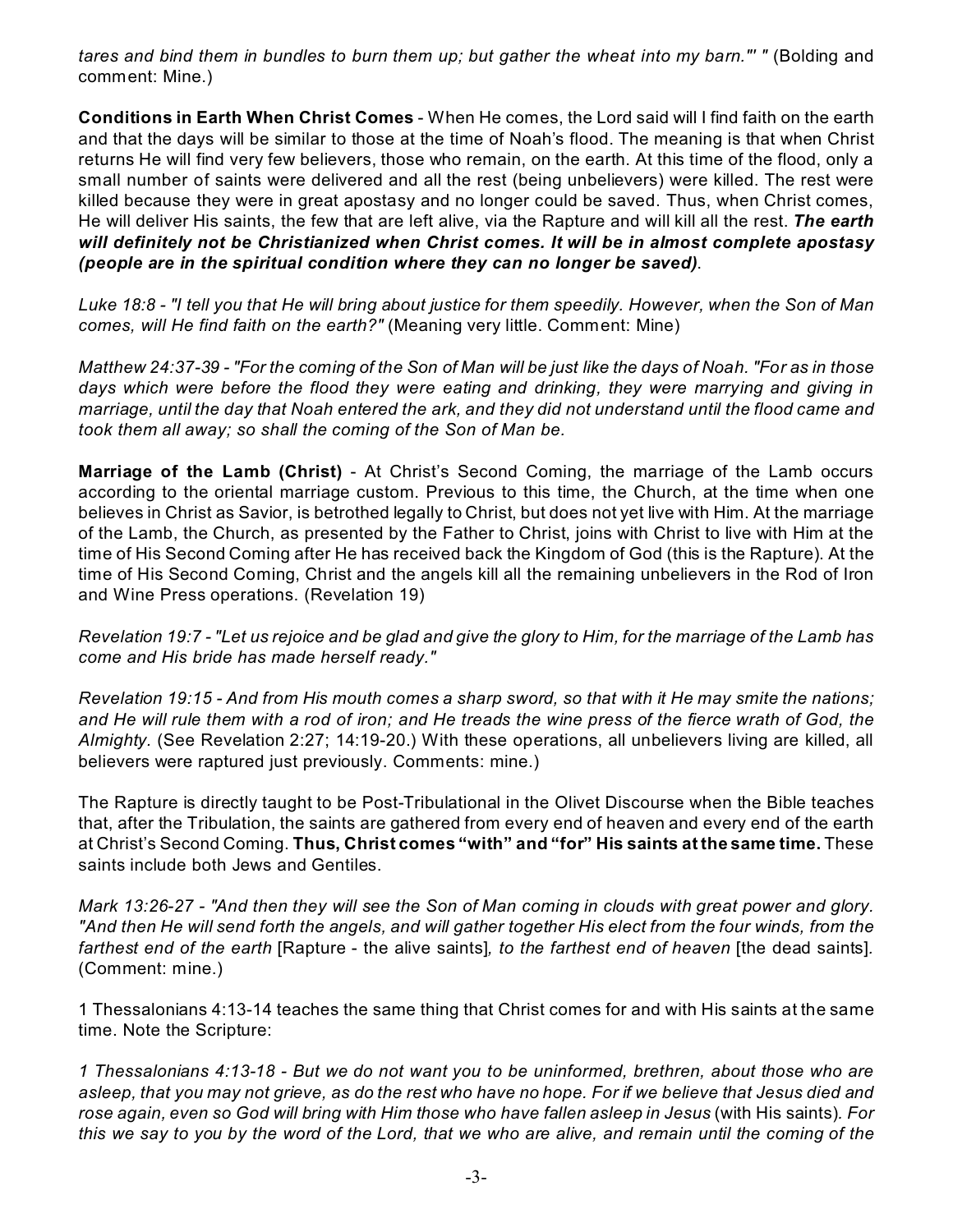*Lord, shall not precede those who have fallen asleep. For the Lord Himself will descend from heaven* with a shout, with the voice of the archangel, and with the trumpet of God; and the dead in Christ shall *rise first* (with His saints). *Then we who are alive and remain* (for His saints) *shall be caught up together with them* (with His saints) *in the clouds to meet the Lord in the air, and thus we shall always be with the Lord. Therefore comfort one another with these words.* (Comments: Mine.)

*Luke 21:25-28 - "And there will be signs in sun and moon and stars, and upon the earth dismay among nations, in perplexity at the roaring of the sea and the waves, men fainting from fear and the expectation of the things which are coming upon the world; for the powers of the heavens will be shaken. "And then they will see the Son of Man coming in a cloud with power and great glory. "But when these things begin to take place, straighten up and lift up your heads, because your redemption is drawing near."* (Bolding: Mine.)

The Thessalonian 4:13-18 passage teaches that the those alive and remain will be caught up to meet the Lord, and the dead saints He brings with Him, in the clouds. Thus, Christ comes with and for His saints at the same time. The meaning in the Greek for **remain** means a small left over quantity. This small number of believes occurs only at the end of the Great Tribulation. The Greek work for **descend** means to go to a specific place (without teaching about any return to the beginning place from where Christ came). The Greek word for **meet** (actually: meeting) in the passage carries the idea of going out to meet (have a meeting with) a coming dignitary and then returning to the starting place. It is used elsewhere in Scripture (Matthew 25:6; Acts 28:15) with this meaning. Thus, the Church goes up to "meet" Christ in the clouds and them returns to the earth. **The passage speaks to a war cry and the sound of the trumpet. This occurred in the Old Testament when the Jews went to war.** The concept is that at this time the Church goes up to meet Christ in the clouds and then returns to earth with Christ to make war against the unbelievers (both Jews and Gentiles) and kill them.

The believer has comfort in the 1 Thessalonians 4:13-18 passage because he will be always with the Lord. The comfort has nothing to do with whether or not he will miss the endtimes Tribulation. Some wrongly teach that the Rapture must occur before the Tribulation in order to have this comfort.

*1 Thessalonians 4:17-18 - Then we who are alive and remain shall be caught up together with them in the clouds to meet the Lord in the air, and thus we shall always be with the Lord. Therefore comfort one another with these words.*

**Sitting at the Right Hand of God** -The Lord Jesus Christ, after His Ascension, remains sitting in heaven at the right hand of God the Father (at the right hand of Power) until all His enemies formally become His footstool or under His authority. His enemies do not become His footstool or under His authority, until the end of the Tribulation as most take the Mark-of-the-Beast when all people will have made formal decisions to deny the Christ, and thus, formally become His enemies. They do not formally come under His authority until the heavenly court at the time of the seventh trumpet awards Him the Kingdom of God taken from the Kingdom of the World that was ruled by Satan. This award allows Him to reward the Church and bring the final judgments. This means He does not come to the earth in the clouds to rapture His Church until after the end of the Tribulation. (This doctrine precludes a future Millennium because there would be unbelievers in this period. The Rapture would have to come after this Millennium.)

*Acts 2:34-35 - "For it was not David who ascended into heaven, but he himself says: 'The Lord said to my Lord," Sit at My right hand, Until I make Thine enemies a footstool for Thy feet. "'*

*Hebrews 1:13 - But to which of the angels has He ever said, "Sit at My right hand, Until I make Thine enemies A footstool for Thy feet"?*

**The Church is Found in Revelation's Tribulation** - The Greek word for a believer is the word **saint**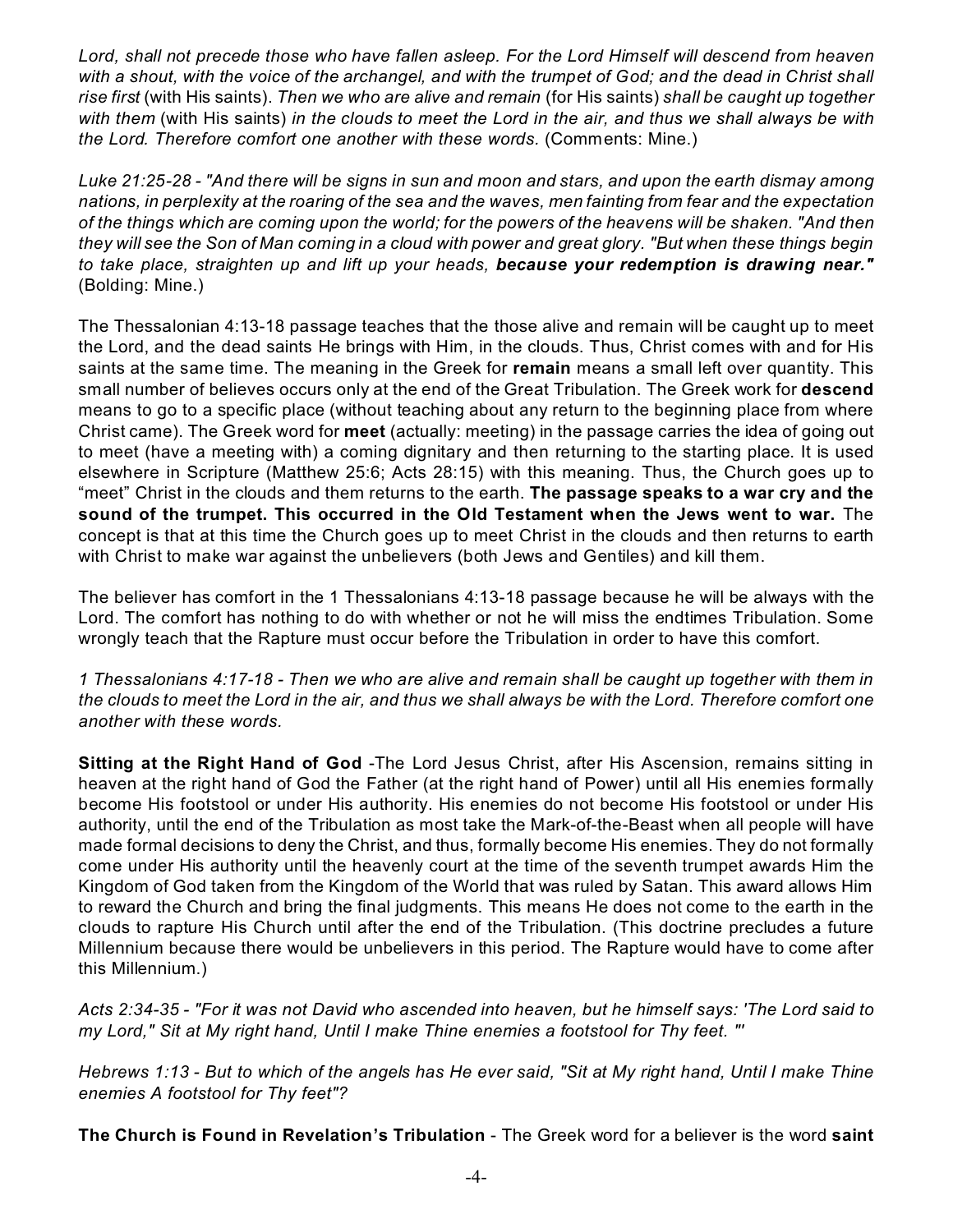that is used throughout the New Testament Epistles for the Church. **The same word saint (hagios) is also used for believers in Revelation's Tribulation period showing that the Church is found in Revelation's Tribulation. This is true even though the word Church itself is not used after Revelation Chapter Three.** Examples are:

*Revelation 13:7 - And it was given to him to make war with the saints and to overcome them; and authority over every tribe and people and tongue and nation was given to him.*

*Revelation 17:6 - And I saw the woman drunk with the blood of the saints, and with the blood of the witnesses of Jesus. And when I saw her, I wondered greatly.* (Bolding emphasis: mine.)

See also Revelation 5:8; 8:3-4; 13:7; 11:18; 13:10; 14:12; 16:6; 17:6:18:20, 24; 19:8; 20:9;

One cannot be a saint without being saved and in the Church. All saved people, all the saints, are in the Church.

**The Tribulation is All Nations, not Jewish, in Characteristic** - The endtimes Tribulation is all-nations in characteristic (Revelation 7:7-14). It is not exclusively Jewish that would be required for Daniel's all exclusive Jewish seventieth week to be equal to the Tribulation which would in turn require the allnations Church to be raptured before the Tribulation begins.

The Tribulation is not Jewish in characteristic because the Cross broke down the barrier of the dividing wall between the Jew and the Gentile. Both Jews and Gentiles, as believers, are now equal in Christ, without distinction, in one new man, with Christ now being the only one who can have any preeminence and first place. There are no ethnic divisions in Christ. Thus, there cannot be a future exclusive Jewish Tribulation. Thus, there cannot be a future Jewish Period of any kind. This includes the Tribulation.

The Jews will never again be spiritually prominent over anyone, specially including over the Gentiles as they were in Old Testament Times. Examining Revelation 7:9-14, we find it is all nations, not Jewish is character. The Tribulation does not qualify to be equal to the all exclusive Jewish seventieth week. *Indeed there are 144000 Israelites called out in Revelation 7. They are only called bond servants of God, meaning they are believers - Christians. The passage does not say what they do. They are no doubt included in the large number of people from all nations that come out of the Great Tribulation.* **The existence of the 144000 does not demand or determine the Tribulation to be a Jewish period, even though they are again mentioned in Revelation 14:1-5.**

*Colossians 1:18 - He* [Christ] *is also head of the body, the church; and He is the beginning, the first-born from the dead; so that He Himself might come to have first place in everything.* (Emphasis: mine.)

*Romans10:12 - For there is no distinction between Jew and Greek; for the same Lord is Lord of all, abounding in riches for all who call upon Him;*

*Galatians 3:28 - There is neither Jew nor Greek, there is neither slave nor free man, there is neither male nor female; for you are all one in Christ Jesus.*

*Ephesians 2:11-16 - Therefore remember, that formerly you, the Gentiles in the flesh, who are called "Uncircumcision" by the so-called "Circumcision," which is performed in the flesh by human hands– remember that you were at that time separate from Christ, excluded from the commonwealth of Israel, and strangers to the covenants of promise, having no hope and without God in the world. But now in Christ Jesus you who formerly were far off have been brought near by the blood of Christ. For He Himself is our peace, who made both groups into one, and broke down the barrier of the dividing wall, by abolishing in His flesh the enmity, which is the Law of commandments contained in*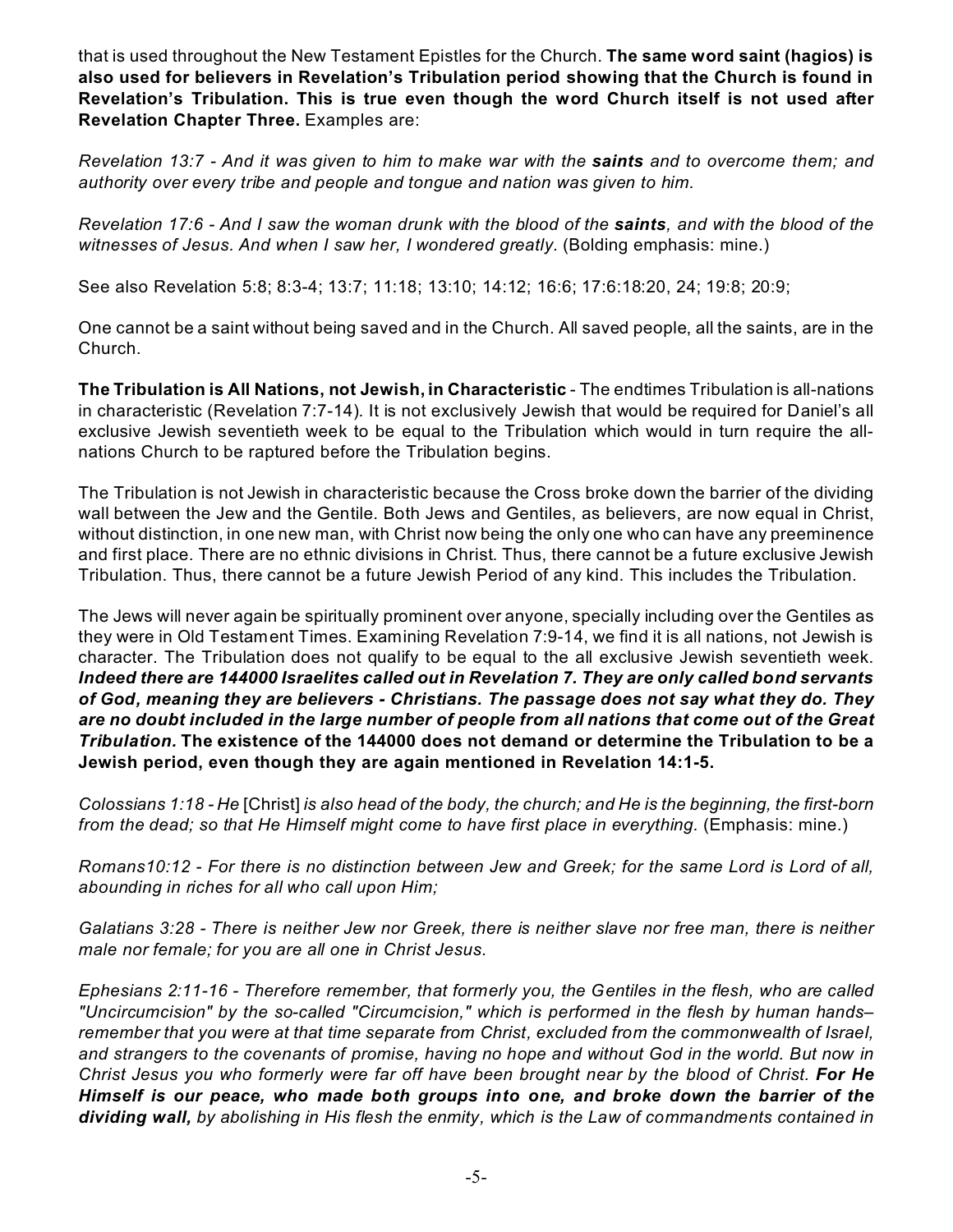*ordinances, that in Himself He might make the two into one new man, thus establishing peace, and might reconcile them both in one body to God through the cross, by it having put to death the enmity.* (Bolding mine.)

*Colossians 3:11 - --a renewal in which there is no distinction between Greek and Jew, circumcised and uncircumcised, barbarian, Scythian, slave and freeman, but Christ is all, and in all.*

*Revelation 7:3 - saying, "Do not harm the earth or the sea or the trees, until we have sealed the bond-servants of our God on their foreheads." And I heard the number of those who were sealed, one hundred and forty-four thousand sealed from every tribe of the sons of Israel:* (Comment: mine. These of Israel are bond servants of God. The Scripture does not say what Israel does, such as evangelizing.)

*Revelation 7:9 - After these things I looked, and behold, a great multitude, which no one could count, from every nation and all tribes and peoples and tongues, standing before the throne and before the Lamb, clothed in white robes, and palm branches were in their hands;*

*Revelation 7:13-14 - And one of the elders answered, saying to me, "These who are clothed in the white robes, who are they, and from where have they come?" And I said to him, "My lord, you know." And he said to me, "These are the ones who come out* [are coming out] *of the great tribulation, and they have washed their robes and made them white in the blood of the Lamb. (Comment: mine.)*

**No More Physical Temples and Animal Sacrifices** - The Cross forever set aside physical temples and animal sacrifices for all time periods - forever. Thus, in God's program (although there might be in Satan's), there will not be a Tribulation temple (or a millennial temple if there were to be a millennium) with or without animal sacrifices. The Church is now the sanctuary of God and is to be living sacrifices. The spiritual in relationships has now replaced the natural.

*2 Corinthians 6:16 - . For we are the temple of the living God; just as God said, "I will dwell in them and walk among them; And I will be their God, and they shall be My people.*

*Ephesians 2:19-22 - So then you are no longer strangers and aliens, but you are fellow citizens with the saints, and are of God's household, having been built upon the foundation of the apostles and prophets, Christ Jesus Himself being the corner stone, in whom the whole building, being fitted together is growing into a holy temple in the Lord; in whom you also are being built together into a dwelling of God in the Spirit.*

*Romans 12:1 - I urge you therefore, brethren, by the mercies of God, to present your bodies a living and holy sacrifice, acceptable to God, which is your spiritual service of worship.*

*Hebrews10:4-10 - For it is impossible for the blood of bulls and goats to take away sins. Therefore, when He comes into the world, He says, "Sacrifice and offering Thou hast not desired, But a body Thou hast prepared for Me; In whole burnt offerings and sacrifices for sin Thou hast taken no pleasure. "Then I said, 'Behold, I have come (In the roll of the book it is written of Me) To do Thy will, O God.'" After saying above, "Sacrifices and offerings and whole burnt offerings and sacrifices for sin Thou hast not desired, nor hast Thou taken pleasure in them" (which are offered according to the Law), then He said, "Behold, I have come to do Thy will." He takes away the first in order to establish the second. By this will we have been sanctified through the offering of the body of Jesus Christ once for all.* (Bolding: Mine.)

**Daniel's Seventy Weeks** - This prophecy has been a stumbling block to biblical interpreters over the years. They have come up with alternative views with many incorrectly (our perception) having made the last week equal to the endtimes Tribulation.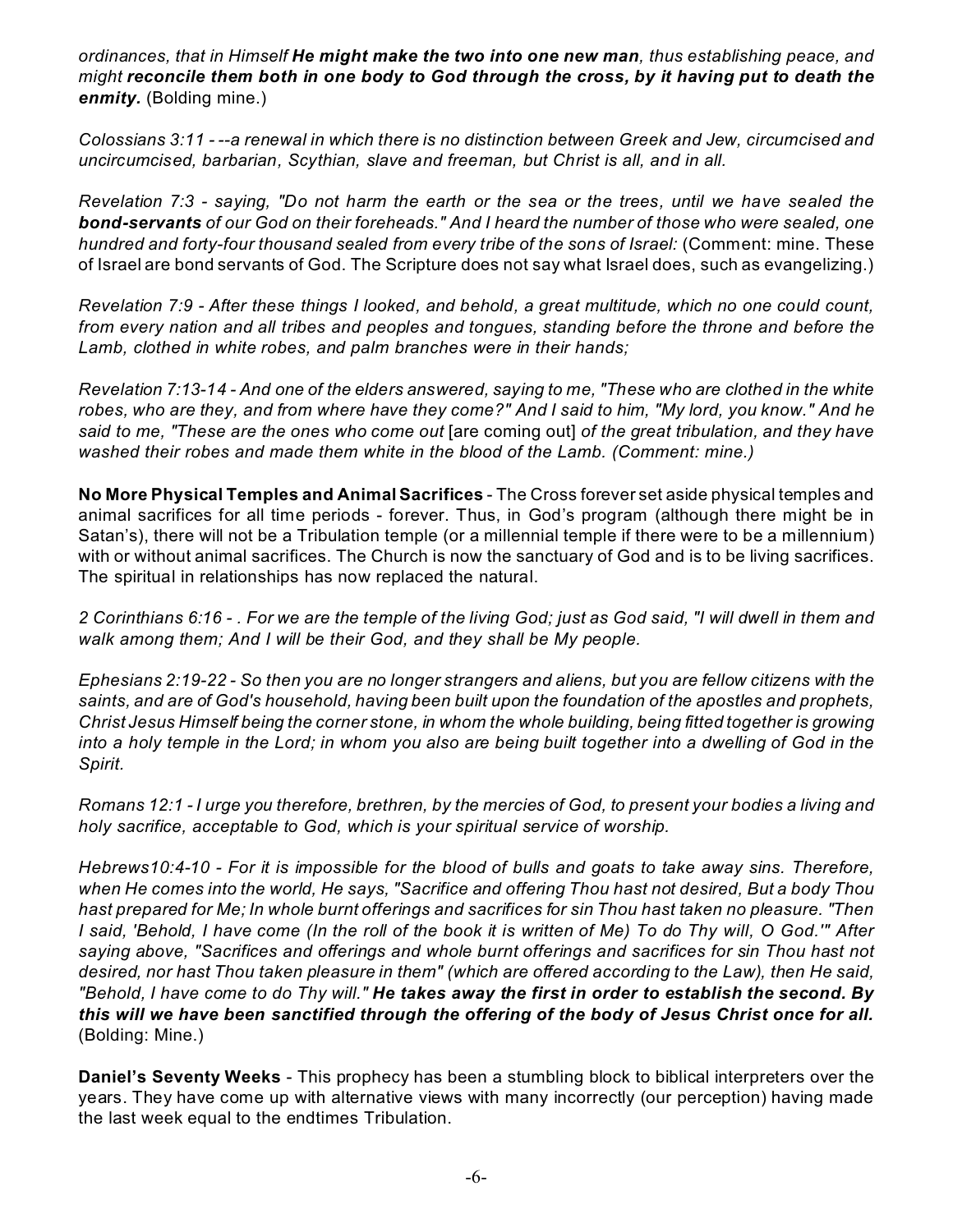One needs to look carefully at the many details and the context to find the correct interpretation. (See Watchman Warning<sup>1</sup> or Anstey's *Chronology of the Old Testament* for detailed development and a most scholarly work.)

The seventy weeks (490 years) were decreed on Daniel's people of the *Southern Kingdom* (Daniel 9:24- 27) as the means to restore the Jews in Babylonian captivity to fellowship with God, first to the land (natural), and then to Christ (spiritual), via the New Covenant. *The weeks are an exclusive Jewish period when God only dealt with the "Southern" Kingdom of Judah.*

The *Northern Kingdom* had been divorced by God at the time the prophecy was given (Jeremiah 3:8). The Southern Kingdom consisted of only two tribes: Judah and Benjamin. Revelation calls out many more than these two tribes (Revelation 7:1-8). *Thus, Daniel's seventieth week does not match the conditions in Revelation, or vice versa, and thus, does not refer to the Tribulation making it an all Jewish period.*

Daniel's seventy weeks now are all history and do not refer to the endtimes Tribulation or to the program of the anti-Christ. They were for the purpose to tell us when the Messiah the Prince would come to bring the New Covenant for salvation via His Cross. The last (seventieth) week was fulfilled in the ministry of Christ for the first three and one half years and the second three and one half years were fulfilled in the first and early part of the Church Period before the Gospel went to the Gentiles. The Gospel, going out in the sequence of Acts 1:8, did not leave the Jews of the Southern Kingdom and Jerusalem until after this period of the last three and one-half years of Daniel's seventieth week (first three and one-half years in the Church period) was completed. Only then did the Gospel go to the Gentiles - beginning with Cornelius and Paul taking the Gospel to the Gentiles.

Two of the purposes for the seventy weeks were the atonement for iniquity and to bring in everlasting righteousness. These purposes happened at the Cross. Christ was anointed the Messiah the Prince at the exact end of the sixty-nine weeks and cut off (crucified) *after* the sixty nine weeks. The exact end of the sixty nine weeks was the starting point of His three and one-half years ministry. Thus, He was crucified in the middle of the seventieth week. The Cross cannot occur between the sixty ninth and the seventieth weeks, as required for the last week to be future and equal to the endtimes Tribulation, because this would place the Cross and the purposes of the weeks outside the period of the seventy weeks. Such a conclusion is the result of a faulty interpretation technique.

There is no preposition in the Hebrew in Daniel 9:27 that demands the covenant be made "for" one week. The translation can be equally that "during" the week or "in one" week a covenant was made. Note these translations:

*Daniel 9:27* (Septuagint) *- And one week shall establish the covenant with many.*

*Daniel 9:27* (Berkeley Bible) *- In a week, He shall make the covenant to prevail for the many .*

The Hebrew in Daniel 9:27 does not state that He initiated the covenant in the last week as a new idea. But instead He made a known covenant (e.g. Jeremiah 31:31-33 for the New Covenant) to become active or make if prevail. There are many references to the New Covenant. *There are no references anywhere in the Bible that teach the anti-Christ makes a covenant with the Jews.*

There is no reference to any anti-Christ covenant that was known prior to the time of our passage. There is no reference to the anti-Christ or to the endtimes Tribulation in the passage. They are not in the

<sup>1</sup>*. Watchman Warning* has a 25 page appendix on the development of the seventy weeks. There are manymany aspects to consider. They are not all included in this report.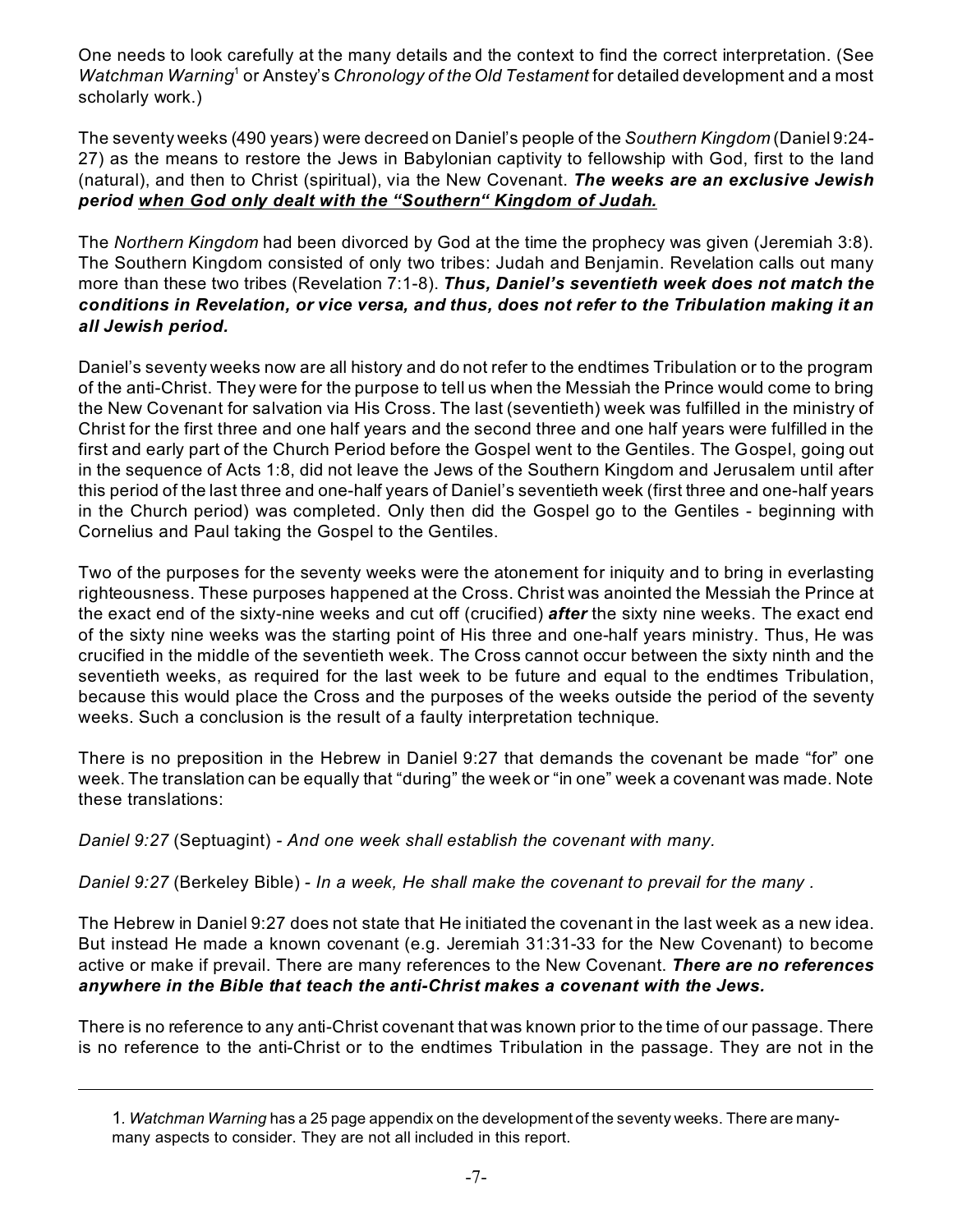context of the passage. This has been an assertion by interpreters. *There is no Scripture that teaches the anti-christ makes a covenant with the Jews.* One to make the covenant to be one of the anti-Christ, one would have to find two other places in Scripture that teach the same thing. But there are none. There are many Scriptures that teach that Christ makes a New Covenant with the Jews (and with the Gentiles - all people). One for two or three witnesses is:

*Deuteronomy 19:15 - ". on the evidence of two or three witnesses a matter shall be confirmed.*

It is to be observed that Cyrus the Great, according to the Bible, gave the decree to return the Jews to Israel directly after the 70 year captivity. The decree that many use in their analysis of the seventy weeks is one of Artaxerxes Longamimus in the 20th year of his reign. $^{\rm 2}$  This Artaxerxes Longamimus so called decree was given 91 years after the end of the 70 year captivity. *But this cannot be correct because this would extend the 70 year captivity another 91 years*. See *Chronology of the Old Testament* by Martin Anstey and/or *Watchman Warning* for details on the dates, chronology, and for a detailed analysis and presentation of the prophecy.

*Ezra 1:1-3 - Now in the first year of Cyrus king of Persia, in order to fulfill the word of the Lord by the mouth of Jeremiah, the Lord stirred up the spirit of Cyrus king of Persia, so that he sent a proclamation throughout all his kingdom, and also put it in writing, saying, "Thus says Cyrus king of Persia, 'The Lord, the God of heaven, has given me all the kingdoms of the earth, and He has appointed me to build Him a house in Jerusalem, which is in Judah. 'Whoever there is among you of all His people, may his God be with him! Let him go up to Jerusalem which is in Judah, and rebuild the house of the Lord, the God of Israel; He is the God who is in Jerusalem.*

*2 Chronicles 36:22 - Now in the first year of Cyrus king of Persia-- in order to fulfill the word of the Lord by the mouth of Jeremiah-- the Lord stirred up the spirit of Cyrus king of Persia, so that he sent a proclamation throughout his kingdom, and also put it in writing, saying, "Thus says Cyrus king of Persia, 'The Lord, the God of heaven, has given me all the kingdoms of the earth, and He has appointed me to build Him a house in Jerusalem, which is in Judah. Whoever there is among you of all His people, may the Lord his God be with him, and let him go up!'"*

*Isaiah 44:28 - "It is I who says of Cyrus, 'He is My shepherd! And he will perform all My desire.' And he declares of Jerusalem, 'She will be built,' And of the temple, 'Your foundation will be laid.'"*

The decree of Artaxerxes is not valid for two other reasons:

1. The Jews were already back in the land rebuilding the temple and Jerusalem before the decree of Artaxerxes Longamimus was given. See Ezra 3:8; 4:11-12; 23-24; 5:1-2; 6:14.

2. The decree of Artaxerxes was not a decree at all for the initial return to the land. It only a letter given permission to rebuild or repair the city walls after there was a war that had destroyed much of them by fire (Nehemiah 2:1-8). The book of Nehemiah shows that the city had already been rebuilt and the Jews were already living in their rebuilt homes at the time the letter was given. See Nehemiah chapters 4 & 5.

It is to be observed that because Daniel's seventieth week does not refer to the endtimes Tribulation, the Tribulation is not constrained to last only seven years. It can last much longer. Equivalent times for the first part with the Jews (both northern and southern kingdoms) in their pattern sequences was 20

<sup>2</sup>. The decree of Artaxerxes is chosen because of the chronology difficulties to go from the Old Testament return to get to the time of Christ. Anstey shows the errors. His book is must reading. Although *Watchman Warning* has captured much of his analysis.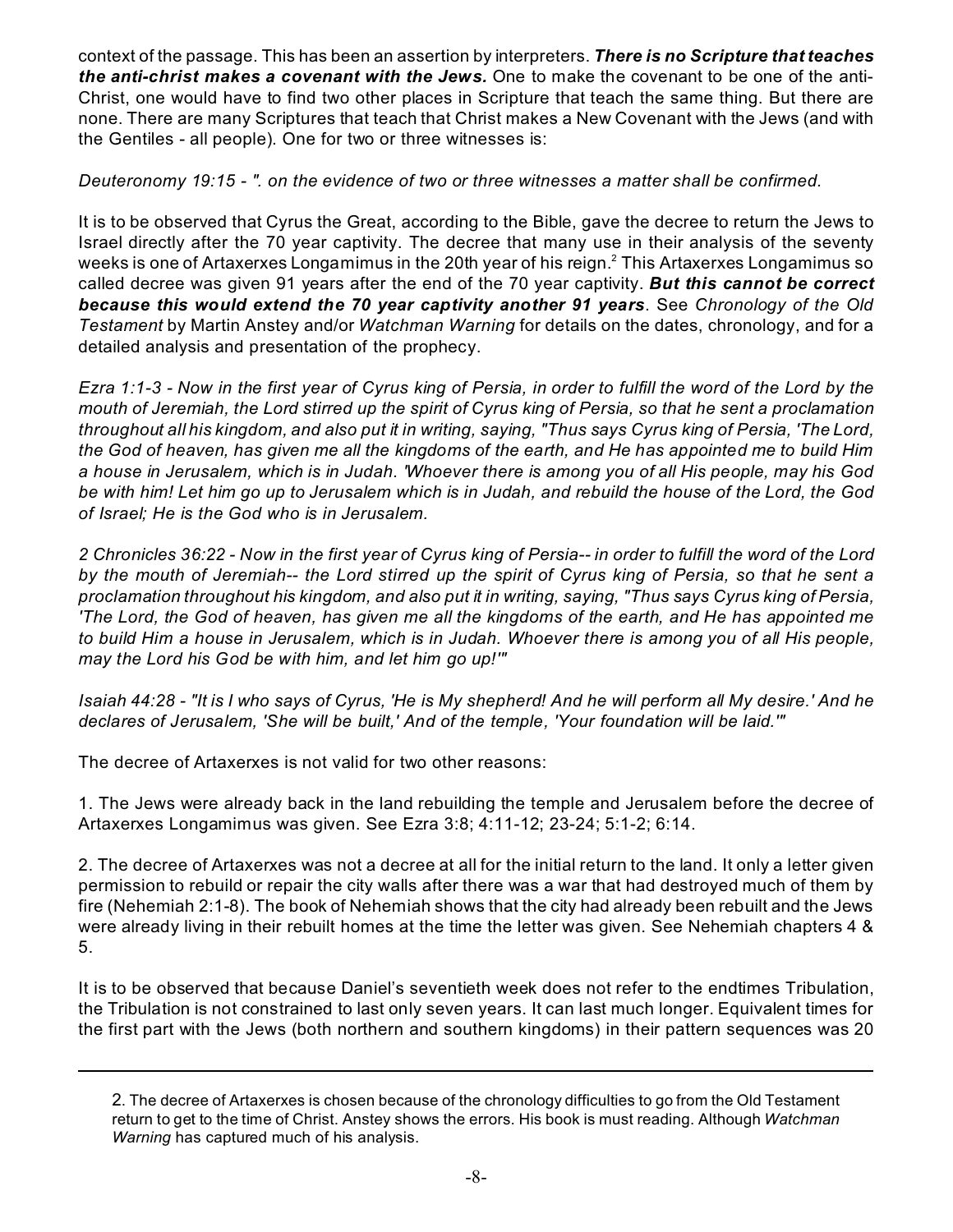years. Because the last part of the Tribulation is declared to be 42 months (3 ½ years), the Tribulation could last from 20 to 25 years (e.g. 23  $\frac{1}{2}$  years). Only God knows the duration. <sup>3</sup>

### *Because the seventieth week does not refer to the Tribulation, it forms no basis to force a Rapture of the all-nations Church to occur before the Tribulation. Instead, it prevents or precludes such a Rapture to occur.*

**Discussion of Revelation 12** - Satan goes after the offspring (believers only in Israel) of the woman (Israel) for 1260 days (time, times, and half a time) or three and one-half years. This three and one half years is the second part of Daniel's seventieth week, starting from the Day of Pentecost and does not refer to the endtimes Tribulation. It is the first part of the Church Period. It is a time when the Gospel only went to Israel. It only went to the Gentiles after the end of the seventieth week of three and one half years.

**Definition of the Church** - If we are to understand prophecy, one must understand what is the Church. The Church consists of *all* believers from all time periods. No exceptions. *The Church is defined as those who having believed in Christ's Cross, have been delivered from (called out from) the Dominion of Satan, the Jurisdiction of the Law, and the Power of Death into the Kingdom of God, under Grace, and freedom from the Law to eternal life. The Church consist of all believers from all time periods and is not limited to include only those believers in the Church period as defined wrongly by Dispensational Theology.*

*Acts 26:18 - to open their eyes so that they may turn from darkness to light and from the dominion of Satan to* [the Kingdom of] *God, in order that they may receive forgiveness of sins and an inheritance among those who have been sanctified by faith in Me.'* (Comment: Mine.)

*Colossians 1:13-14 - For He delivered us from the domain of darkness* [Dominion of Satan], *and transferred us to the kingdom of His beloved Son* [God], *in whom we have redemption, the forgiveness of sins.* (Comments: Mine.)

*Christ only has one body - the Church. His body is never divided such as part before the Tribulation in Rapture and part in the Tribulation after the Rapture. At the Rapture Christ's entire body is raptured at one time when Christ comes with and for His saints at the same time of His Second Coming.*

*In Christ, Freedom from the Law and Under Grace*

*Romans 6:14 - For sin shall not be master over you, for you are not under law, but under grace.*

If the Church period lasts 2000 years and began in AD 30 (Some say AD 33), it will end in 2030. This would make the Tribulation, if our calculations and calendars are correct (we are not predicting or setting dates), to begin in about 2006 to 2010. This time could be in error by many years. We do not know the accuracy of our prime data. This is true especially if the 1000 years as a day after the Tribulation is contained within the Church Period. Only God knows the true timing. But it does give us a potential estimate. It certainly is not 50-100 years away.

<sup>3</sup>. The number of man is six or its multiples. This makes the duration of man on the earth to be 6000 years. The number of divine division is three. This makes the time of man on the earth to be in three 2000 year periods - the Gentile, the Jewish, and the Church. Dr Anstey shows in his book, *The Chronology of the Old Testament,* that were about 2000 years from Adam to Abraham (Gentile Dispensation) and about 2000 years from Abraham to Christ (Jewish Dispensation).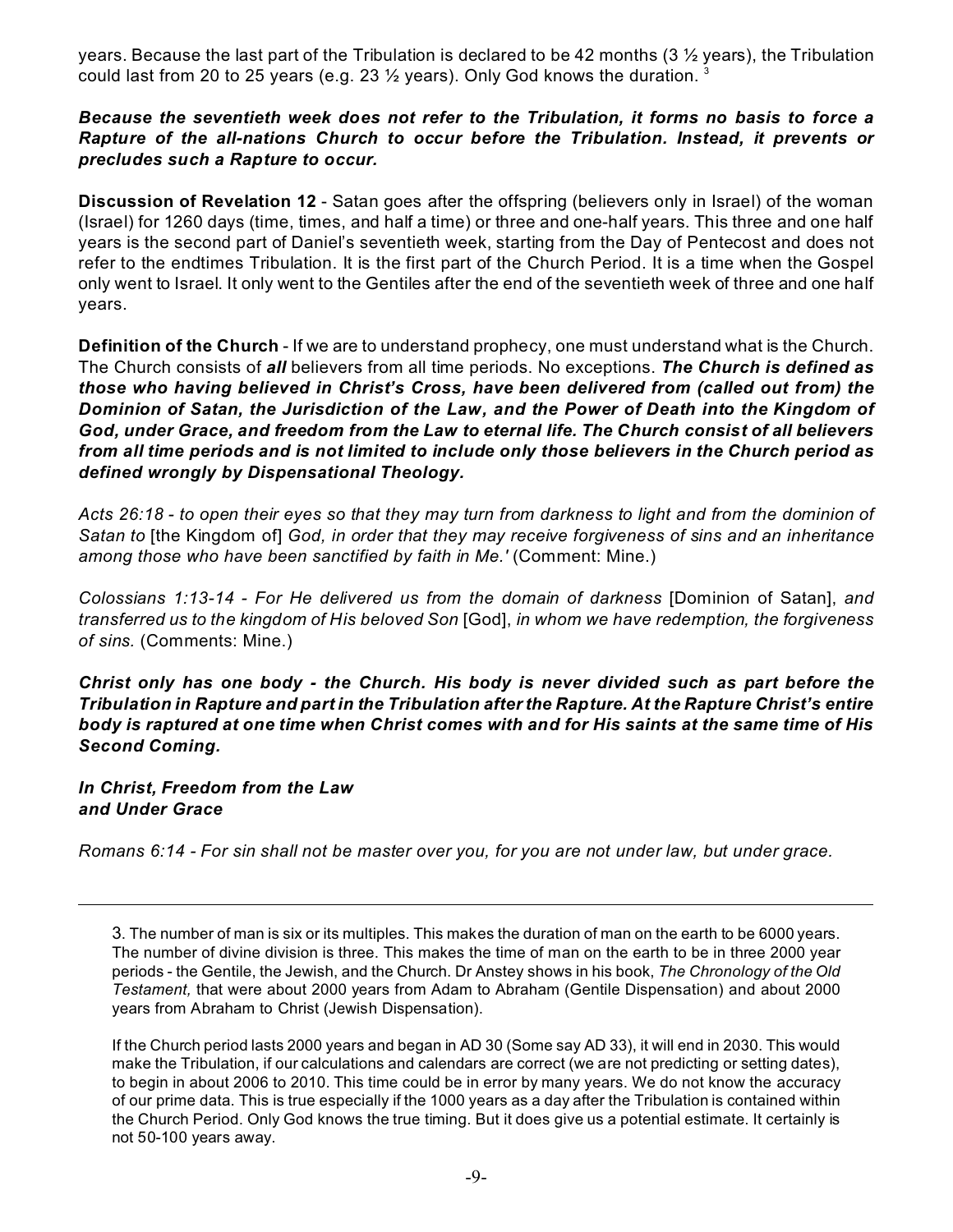*Romans 10:4 - For Christ is the end of the law for righteousness to everyone who believes.*

*Galatians 3:13 - Christ redeemed us from the curse of the Law, having become a curse for us-- for it is written, "Cursed is everyone who hangs on a tree"--*

*Galatians 5:18 But if you are led by the Spirit, you are not under the Law.<sup>4</sup>*

We are no longer under law because we have been justified before God by the Cross. We do not in our divine nature, received at salvation, put us back under law, because it does not sin. The law was used as a tutor to show one needed a Savior.

The Church includes all people from all biblical time periods where Christ's Satisfied Justice for sin has been applied directly to them.

**Only One Resurrection of the Just; One Resurrection of the Unjust** - *The Bible teaches only "one" resurrection of the Just (the Church as one group of believers), and this occurs at Christ's Second Coming.* (For a Pre-Tribulation Rapture, one would have to have a minimum of two resurrections (two groups of believers); one before the Tribulation and one afterward. If there were to be a Millennial Kingdom after the Tribulation there would need to have yet another resurrection, making three total (three groups of believers.)) *The Bible teaches that "all" the Church will be changed in resurrection at the same time - one resurrection (only one group of believers) - in the twinkling of an eye.*

*Luke 14:14 - and you will be blessed, since they do not have the means to repay you; for you will be repaid at THE resurrection of the righteous. "* (Emphasis: Mine.)

*John 5:28-29 - "Do not marvel at this; for an hour is coming, in which all who are in the tombs shall hear His voice, and shall come forth; those who did the good deeds to a resurrection of life, those who committed the evil deeds to a resurrection of judgment.*

*1 Corinthians 15:51-52 - Behold I tell you a mystery; we shall not all sleep, but we shall all be changed, in a twinkling of an eye, at the last trumpet; for the trumpet shall sound, and the dead will be raised imperishable, and we all shall be changed.*

(The last trumpet sound recorded in the Bible is the one in 1 Thessalonians 4:16 at the time of the Rapture which occurs *after* the sounding of Revelation's seventh trumpet. Christ has the authority to rapture the Church after the court award in Revelation 11:15 just after the time of the seventh trumpet.)

In summary, Christ has but one group of the elect, not multiple groups of the elect. No one is born or saved after the Rapture. (For example, God does not have one group of the Church before the Tribulation, another in the Tribulation, and yet another in a Jewish Golden-Age Millennium. The Bible does not teach this.)

**No Partiality with God** - God is no respecter of people. He shows no partiality. He would not allow some believers to miss the Tribulation and then place a very large number of believers in the Tribulation to experience disciplinary times. What did these believers do that was so wrong to be in the Tribulation and have the others miss it? What did the first group that was so good that they would miss the

<sup>4</sup>. When we follow the leading of the Holy Spirit, we use our divine natures and we do not sin. When we follow our own leading using our depraved natures, we place ourselves back under the Law. And when we do, our actions are judged against the Law, and we sin. Thus, we use 1 John 1:9 to be cleansed by the blood of Christ and have fellowship with God restored.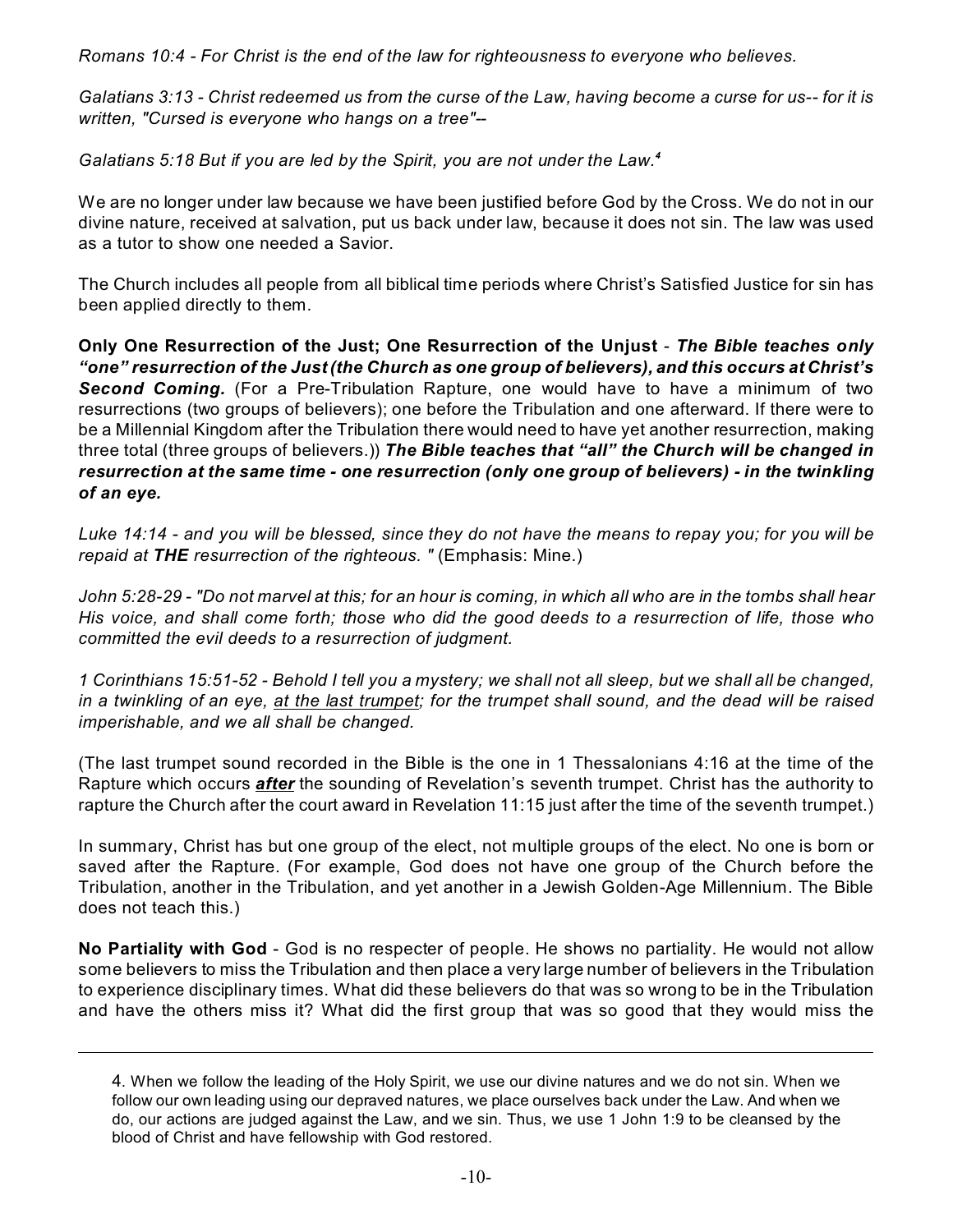# Tribulation?

*Acts 10:34 - And opening his mouth, Peter said: "I most certainly understand now that God is not one to show partiality,*

*Romans 2:11 - For there is no partiality with God.*

The Tribulation is disciplinary in nature, not penal for punishment. God's people can experience disciplinary times. These disciplinary times are part of the endtimes Pattern Sequence that is used to terminate history. God disciplines all of those who are His own (Hebrews 12:5).

**Legal Authority** - The Rapture can only occur after Christ is given the legal authority to do so, according to God's Plan for the spiritual warfare. The heavenly court gives this authority as it awards the Lord and His Christ (and to the saints at the time of the Rapture) the Kingdom of the World as it now becomes the Kingdom of God. It also awards the Title Deed of the Earth as it is taken from Satan. $^{\rm 5}$  These awards by the heavenly court occur after the Great Tribulation at the time of the seventh trumpet (before the bowl period) when it determines, by opening the Books of Life and of Works (and others), that Christ has won the spiritual warfare over Satan. This award allows Christ legally, according to the rules of the spiritual warfare, to rapture and reward the Church and bring judgment on all the rest, including on Satan and the evil angels. $6\overline{6}$ 

*Daniel 7:9-14 - "I kept looking Until thrones were set up, And the Ancient of Days took His seat; . The court sat, And the books were opened* [including the books of life and of works]. *"Then I kept looking because of the sound of the boastful words which the horn was speaking; I kept looking until the beast was slain, and its body was destroyed and given to the burning fire. "As for the rest of the beasts, their dominion was taken away, but an extension of life was granted to them for an appointed period of time. "I kept looking in the night visions, And behold, with the clouds of heaven One like a Son of Man was coming, And He came up to the Ancient of Days And was presented before Him. "And to Him was given dominion, Glory and a kingdom, That all the peoples, nations, and men of every language Might serve Him. His dominion is an everlasting dominion Which will not pass away; And His kingdom is one Which will not be destroyed.* (Comment: Mine.)

*Daniel 7:26-27 - 'But the court will sit for judgment, and his dominion* (the anti-Christ called here the little horn) *will be taken away, annihilated and destroyed forever. 'Then the sovereignty, the dominion, and the greatness of all the kingdoms under the whole heaven will be given to the people of the saints of the*

6. God has the Book of Life and the Book of Works. All people who will ever live were initially listed in the Book of Life. If they formally deny the Cross in life or by death, their name is erased from the Book. All peoples' works are recorded in the Book of Works. God wrote in other books who the elect are and what works they would do. All of these books are examined by the court at the seventh trumpet and again at the Great White Throne Judgment. If all the elect believe and accomplish all of God's work, Christ wins the warfare. The Church is rewarded based on the works accomplished. Unbelievers are judged and punished based on their works because their names were not found in the Book of Life.

<sup>5</sup>. With the fall of man in the Garden of Eden, Satan usurps the Kingdom of God (that becomes the Kingdom of the World) and the Title Deed of the Earth from Christ. Man now receives a depraved nature and is now transferred into the Dominion of Satan. Henceforth all people are born with depraved natures in the Dominion Satan under his eternal control. For man to be saved and for Christ to win the warfare, He must satisfy God's Justice for sin and transfer *all* believers into the Kingdom of God to be under His eternal control from the Dominion of Satan. Christ wins this authority to transfer believers into the Kingdom of God after the Cross at His Ascension by the heavenly court. But He does not receive the authority to rapture the Church until after *all* believers are translated into the Kingdom of God and until after *all* the unbelievers have made formal rejection of the Gospel. This authority is granted after the Tribulation at the time of the Seventh Trumpet.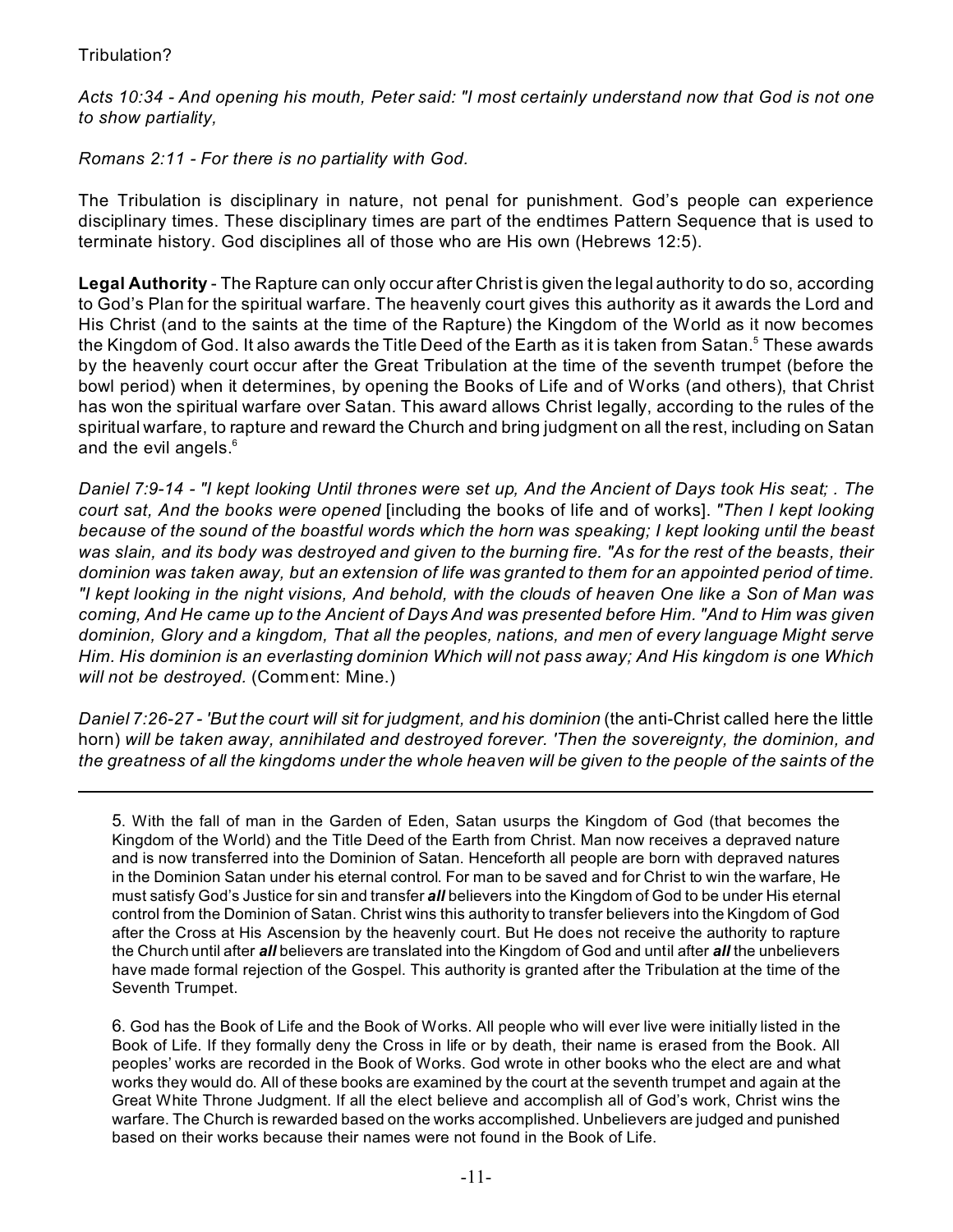*Highest One; His kingdom will be an everlasting kingdom, and all the dominions will serve and obey Him.'* (Comment: Mine.)

*Revelation 11:15-18 - And the seventh angel sounded; and there arose loud voices in heaven, saying, "The kingdom of the world has become the kingdom of our Lord, and of His Christ; and He will reign forever and ever." And the twenty-four elders, who sit on their thrones before God, fell on their faces and worshiped God, saying, "We give Thee thanks, O Lord God, the Almighty, who art and who wast, because Thou hast taken Thy great power and hast begun to reign. "And the nations were enraged, and Thy wrath came, and the time came for the dead to be judged, and the time to give their reward to Thy bond-servants the prophets and to the saints and to those who fear Thy name, the small and the great, and to destroy those who destroy the earth.*"

**Imminent Rapture** - The coming of Christ and our being gathered to be with Him at the Rapture appears to be imminent as described in Scripture (e.g. 1 Thessalonians 1:10).

*1 Thessalonians 1:10 - and to wait for His Son from heaven, whom He raised from the dead, that is Jesus, who delivers us from the wrath to come.*

However, since the Rapture has not occurred for 2000 years, there is no way to force the imminence to occur just before or at the time the Tribulation begins. It can be imminent as the Tribulation is ending.

*The Rapture could not be imminent in any time period after the day of Pentecost because there are several prophesied events that had to occur first.* These include the deaths of Peter and Paul, the destruction of Jerusalem and temple in AD 70, the completion of the Canon of Scripture in AD 96, the preaching of the Gospel to the entire world, the tares being bundled for the fire, and all the elect believing and doing all of God's chosen works. Thus, it is very likely that the imminence can only occur at the end of the Tribulation.

**Fulness of the Gentiles** - The Deliverer (Christ), bringing the Rapture, will not come until the fulness of the Gentiles has occurred. This is finished by the end of the Great Tribulation.

*Romans 11:25-26 - . that a partial hardening has happened to Israel until the fulness of the Gentiles has come in; and thus all Israel will be saved; just as it is written, "The Deliverer will come from Zion, He will remove ungodliness from Jacob."*

**Wrath** - The Church will not experience God's wrath as recorded in John 3:36; 1 Thessalonians 1:10; 5:9 and Romans 2:5; 5:9. When these passages are examined, their period of wrath occurs after Christ's Second Coming and after the Rapture. This is the wrath of the eternal punishment in the bowl period and in the Lake of Fire. None of these periods of wrath refer to the endtimes Tribulation when the Church is on the earth as Pre-Tribulation Rapture interpreters teach. Their argument is that if this wrath refers to the Tribulation, then the Church must be raptured before the Tribulation begins.

One must realize that the Old Testament Jews experienced God's wrath in discipline, and the Old Testament calls it wrath. The Church will experience God's wrath in discipline coming in the seals and first six trumpets. *Revelation teaches that there are saints (the Church) on the earth during these time periods. Thus, the Church will not miss them.* 

But the Church will not experience God's penal wrath in the time of Revelation's bowls or vials and in the Lake of Fire. They occur after the Rapture. The Rapture occurs at Christ's Second Coming that occurs before the content of the bowls are poured out.

The wrath referred to in the following Scriptures is the wrath of the Lake of Fire, not the wrath of the Tribulation. The Church will not experience this wrath by salvation in Christ as is in the context of these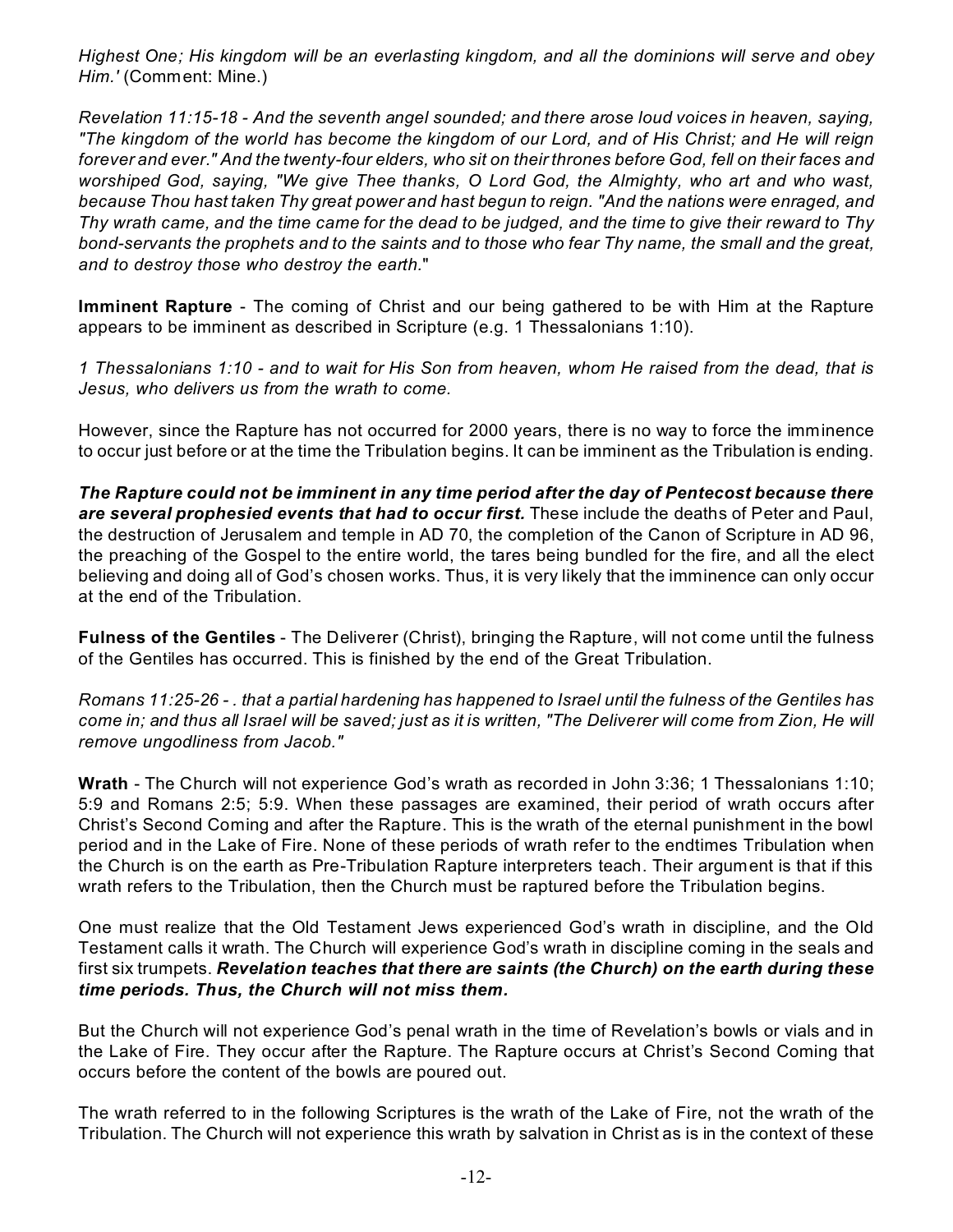Scriptures.

*John 3:36 - "He who believes in the Son has eternal life; but he who does not obey the Son shall not see life, but the wrath of God abides on him."*

*Romans 2:5 - But because of your stubbornness and unrepentant heart, you are storing wrath for yourself in the day of wrath and revelation of the righteous judgment of God.*

*Romans 5:9 - Much more then, having now been justified by His blood, we shall be saved from the wrath of God through Him.*

*1 Thessalonians 1:10 - and to wait for His Son from heaven, whom He raised from the dead, that is Jesus, who delivers us from the wrath to come.*

*1 Thessalonians 5:9 - For God has not destined us for wrath, but for obtaining salvation through our Lord Jesus Christ,*

**Day of the Lord** - The Church will not experience the Day of the Lord found in 1 Thessalonians 5:1-9 (and in Acts 2:20). This day of the Lord occurs during the time of Revelation's bowls or vials that occur after Christ's Second Coming, after the Rapture, and after the endtimes Tribulation. *The endtimes Day of the Lord is not equal to the entire endtimes Tribulation.* It occurs when God destroys a powerful nation such as Babylon in Isaiah 13. The final and great one in Revelation 16:14 at the time of the sixth bowl happening occurs at the last battles at the battle of Armageddon when all the remaining nations are destroyed after Christ's Second Coming and after the Rapture. (Revelation 16:12-16.)

*Revelation 16:14 - .the great day of God, the Almighty.*

The Jews themselves experienced a day of the Lord at their devastating calamity by Babylon. Such a day of the Lord comes at the time of the first six trumpets. This occurs as a devastating calamity in Revelation's endtimes as part of the Pattern Sequence.

**Revelation 3:10** - Pre-Tribulation Rapture interpreters teach that Revelation 3:10 implies the Church will be raptured before the hour of trial (the Tribulation) begins (without proving the hour of trial is equal to the Tribulation).

*Revelation 3:10 - 'Because you have kept the word of My perseverance, I also will keep you from [ek* out of] *the hour of testing, that hour which is about to come upon the whole world, to test those who dwell upon the earth.*

Revelation 3:10 in the Greek can mean that believers go through the hour of trial but are kept from its effects (are preserved from harm or its effects by God). The Greek word or preposition *ek* used in this passage is used elsewhere in John 17:15 with this meaning (even though not an exact match).

*John 17:15 - "I do not ask Thee to take them out of* [*ek*] *the world, but to keep them from the evil one.*

The believers are preserved in the Tribulation from the evil one because they have eternal security in Christ. God preserves them. The passage, according to the Greek, does not require removal of the Church before the period begins. It teaches just the opposite. An alternative legitimate translation or interpretation is:

*Revelation 3:10 - 'Because you have kept the word of My perseverance, I also will keep you from* [implied separated from but still in the presence of] *the hour of testing, that hour which is about to come upon the whole world, to test those who dwell upon the earth.*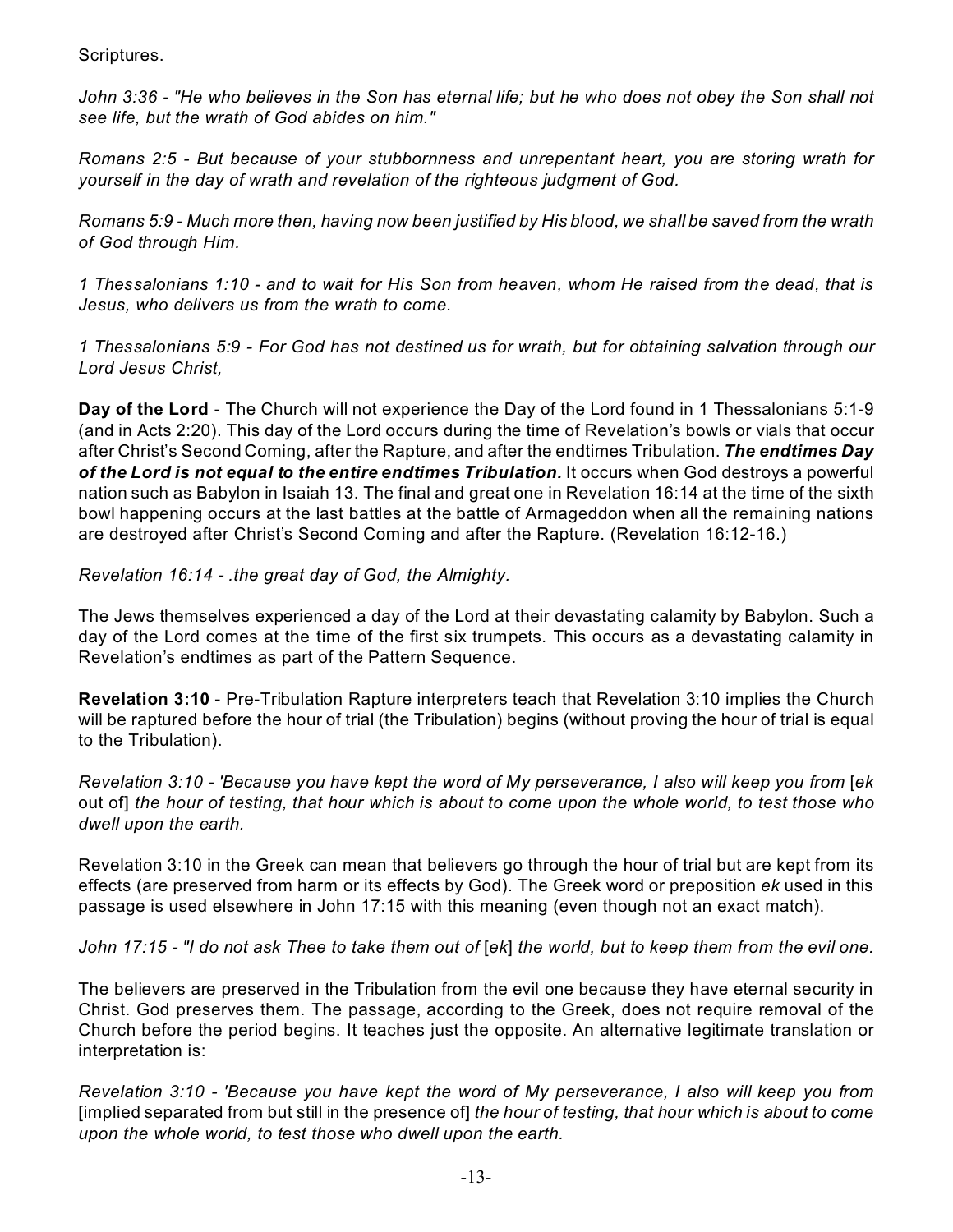Also one has to prove that the hour of Trial refers to the Tribulation. It could occur during the bowls.

**2 Thessalonians 2:7** - Pre-Tribulation Rapture interpreters teach that 2 Thessalonians 2:7 teaches the Church will miss the Tribulation because she is taken out with the Holy Spirit before the man of lawlessness can be revealed. However, 2 Thessalonians 2:7 in the Greek can mean that the man of lawlessness is restrained from coming out of the midst of mankind until God releases the constraint. This is the context of the passage. The passage, nor its context, does not teach that the man of lawless cannot be revealed until the Holy Spirit in the Church is removed from the scene. The taking away of the Holy Spirit is not in the context of the passage. Nor is the Church being taken out with the Holy Spirit. These are assertions by interpreters that the Bible does not teach. *(We know that the Holy Spirit is not removed because there are many believers in the Tribulation.)*

**Standard Translation** - *2 Thessalonians 2:7 - For the mystery of lawlessness is already at work; only he who now restrains will do so until he is taken out of the way.*

**Alternative Translation** - *2 Thessalonians 2:7 - For the mystery of* [the] *lawless* [one] *is operating now and will do so until he* [man of lawlessness] *comes out from the midst of mankind or from among them*.

The man of lawlessness is revealed as God allows him because of the great apostasy of the Church and of the people, not because the Holy Spirit removes the Church in rapture.

**The Tribulation is Future Occurring Just Before Christ's Coming** - When Christ comes the Second Time, He casts the *individuals* (persons) of Revelation's Beast and False Prophet into the Lake of Fire (Revelation 19:20; 20:10). They were in Revelation's endtimes Great Tribulation. Daniel also speaks of a little horn, a person, (the Beast of Revelation 13) that rules for three and one half years (time, times, and half a time) and his dominion is taken away by the coming of Christ (Daniel 7:9-14; 26-27).<sup>7</sup>

This shows that Revelation's Tribulation occurs just before Christ comes the Second Time. This Beast Period therefore is not historical in the Church Period as in the preterist view. (This makes the Preterist, Post-Millennial, and Reconstructions Views invalid.)

*Daniel 7:24-27 - 'As for the ten horns, out of this kingdom ten kings will arise; and another will arise after them, and he will be different from the previous ones and will subdue three kings. 'And he will speak out against the Most High and wear down the saints of the Highest One, and he will intend to make alterations in times and in law; and they will be given into his hand for a time, times, and half a time. 'But the court will sit for judgment, and his dominion will be taken away, annihilated and destroyed forever. 'Then the sovereignty, the dominion, and the greatness of all the kingdoms under the whole heaven will be given to the people of the saints of the Highest One; His kingdom will be an everlasting kingdom, and all the dominions will serve and obey Him.'*

(Comment: There is a time gap in this Daniel 7 Scripture from the time of Rome [the kingdom] to the time of the ten kings and to this man of sin we call the anti-Christ. The gap is the Church period because it was held as a mystery - revealed after Pentecost but not before. (Ephesians 5:32)

*Revelation 19:20 -* [As Christ comes the Second Time] *And the beast was seized, and with him the false prophet who performed the signs in his presence, by which he deceived those who had received the mark of the beast and those who worshiped his image; these two were thrown alive into the lake of fire which burns with brimstone.*

Also the great multitude appears in heaven as the individuals of this multitude are coming out of (dying

<sup>7</sup>. The Beast is given a three and one year reign as our Lord was given during the Gospel period.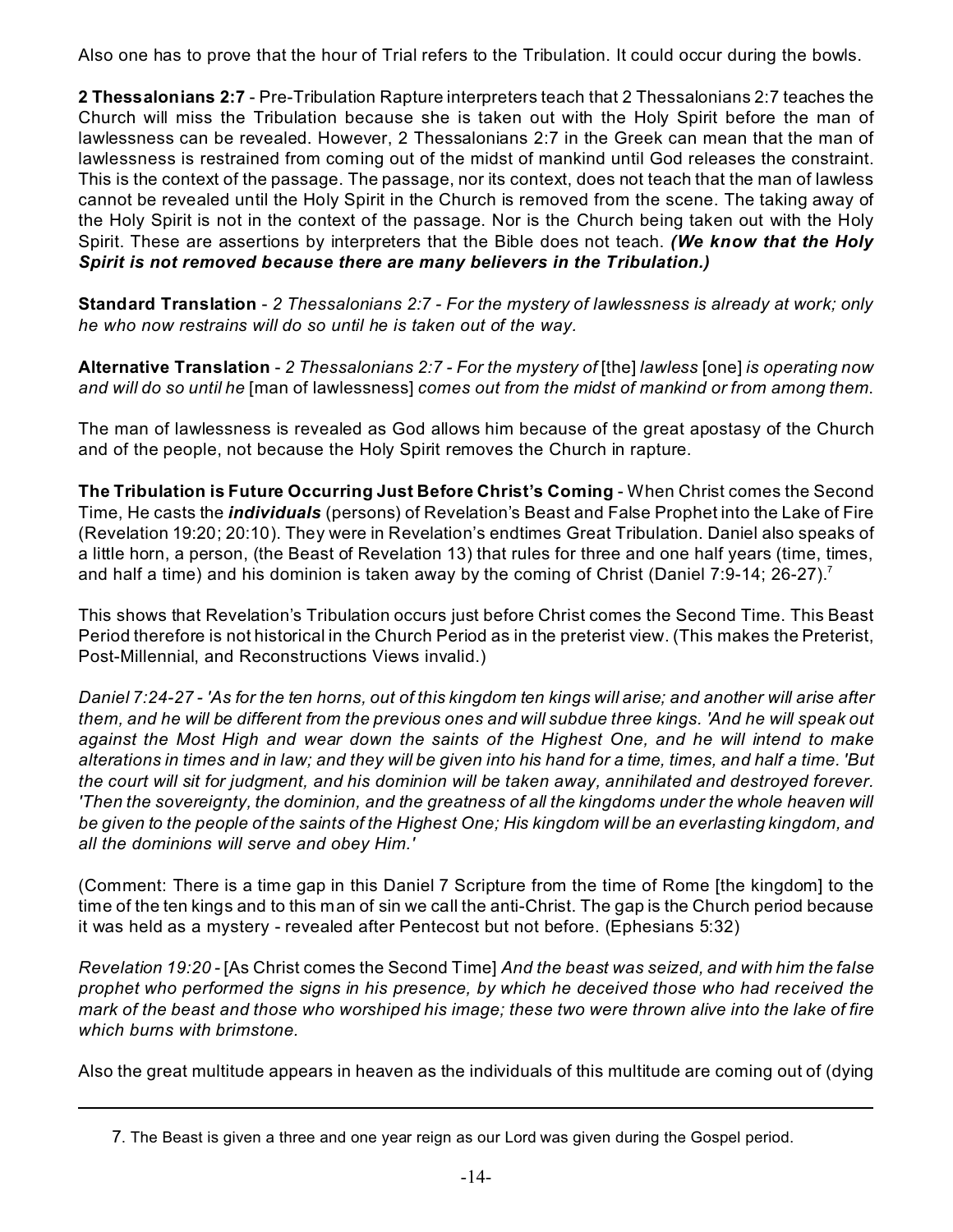in) the Great Tribulation. This is a unique Tribulation and not just any tribulation because the Greek article is used with Tribulation. Note:

*Revelation 7:13-14 - And one of the elders answered, saying to me, "These who are clothed in the white robes, who are they, and from where have they come?" And I said to him, "My lord, you know." And he said to me, "These are the ones who come out* [are coming out] *of THE great tribulation, and they have washed their robes and made them white in the blood of the Lamb. (Comments: mine.)*

The Greek has it THE Tribulation, THE great one.

Kenneth Wuest in his translation of *The New Testament* has it:

*Revelation 7:14 - These are the ones that come out of the great tribulation, the great one.*

**Olivet Discourse** - It is to be understood that the Great Tribulation or days of Vengeance in the Olivet Discourse (such as in Matthew 24:15-21; Luke 21:20-24) occurred at AD 70 with the destruction of the then existing temple by the Romans armies. We know this because this destruction answers the disciple's question as to when all the stones of the existing temple would be thrown down (Luke 21:5-7), and it is a result of the Romans armies surrounding the city as described in Luke 21:20-24). (See *A Harmony of the Gospels* that places the Scriptures of the Gospels side by side.) The Great Tribulation of Revelation is a different Tribulation and occurs just before Christ comes. The Tribulation of those days as described in Matthew 24:29 at the time of Christ's coming is the endtimes Tribulation; not the one in AD 70.

Many believe that because of the Great Tribulation mentioned in Matthew 24:21 that will not be repeated that this Tribulation must refer to the endtimes Tribulation. But this is not so, It is an idiom that God uses every time He brings judgment against the Jews. Compare these Scriptures.

*Matthew 24:21 - for then there will be a great tribulation, such as has not occurred since the beginning of the world until now, nor ever shall.*

*Ezekiel 5:9 - 'And because of all your abominations, I will do among you what I have not done, and the like of which I will never do again.*

The Church period is not per se written in this passage because the Church period was held as a mystery until after the day of Pentecost (Ephesians 5:32). So the endtimes Tribulation is indirectly, not directly, called out in Matthew 24:23-28. The transition and jump to the endtimes begins with verse 23. The sequence in Revelation that precedes Christ's return begins the series of events that terminates history according to the Pattern Sequence that was already discussed. (*Watchman Warning* has a detailed Scriptural development and discussion of the Olivet Discourse.)

## **The Pre-Tribulational and Pre-Wrath (Mid-Tribulation) Rapture Views of the Church Are Not Viable**

The Pre-Tribulation Rapture (and a Mid-Tribulation or Pre-Wrath Rapture) is not viable. After an assumed Pre-Tribulation Rapture, a number of believers from all nations come out (die and go to heaven) of Revelation's Great Tribulation of such a large number than no one can count them (Revelation 7:9-14). These die over a time period, continuously coming out of Great Tribulation.

*Revelation 7:9 - After these things I looked, and behold, a great multitude, which no one could count, from every nation and all tribes and peoples and tongues, standing before the throne and before the Lamb, clothed in white robes, and palm branches were in their hands;*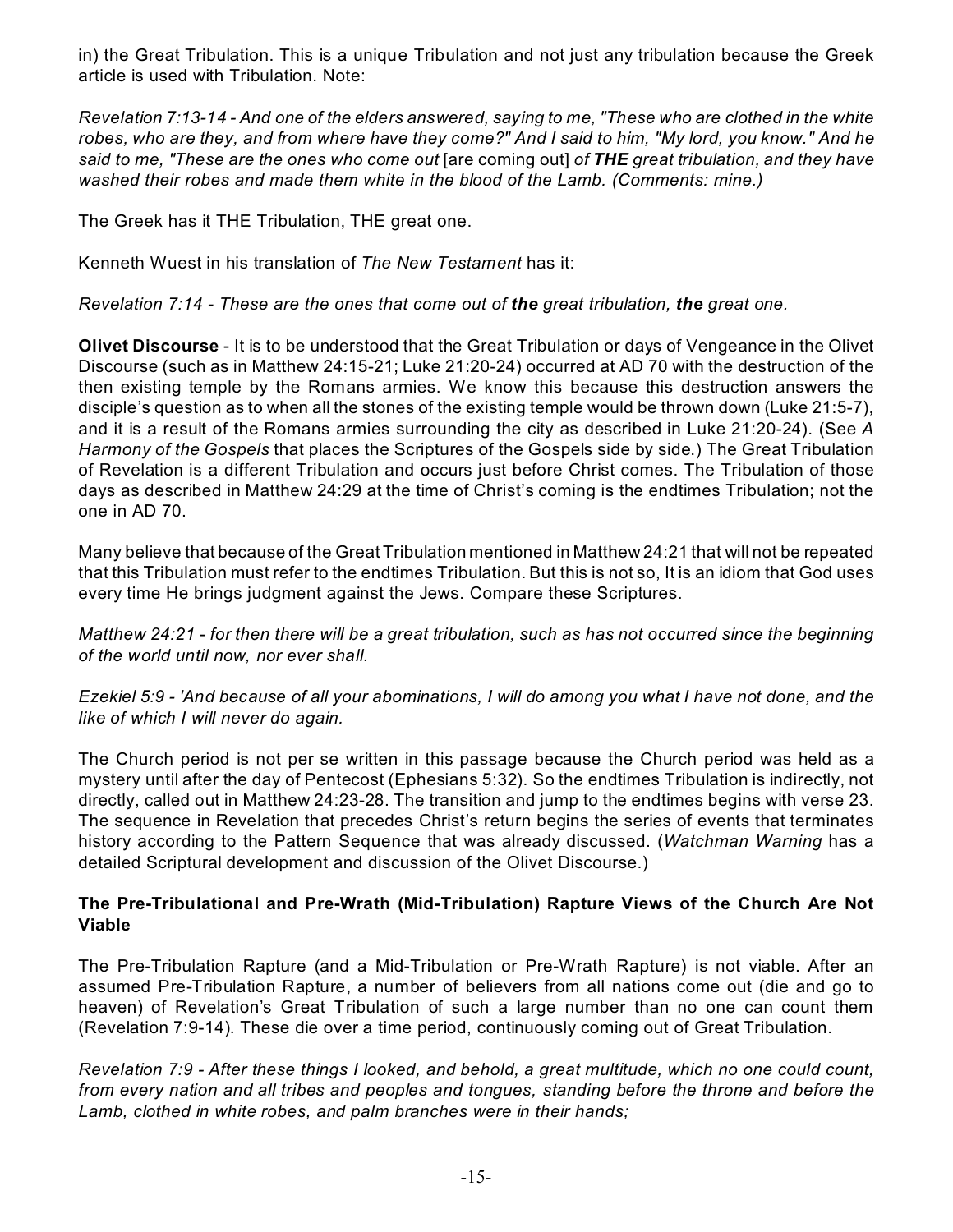*Revelation 7:14 - And I said to him, "My lord, you know." And he said to me, "These are the ones who come* (are coming) *out of the great tribulation, and they have washed their robes and made them white in the blood of the Lamb.* (Comment: Mine.)

In order to have a Pre-Tribulation Rapture to occur, this large number of people from all nations would have to be saved in three and one-half to seven years, based on Daniel's seventieth week being equal to the Tribulation, when after the assumed Rapture: (1) there are no believers to preach the Gospel (which the Bible requires; Romans10:13-15); (2) no unbeliever seeks after God (Romans 3:11); (3) the government is making war against the Church, not allowing any open evangelism and killing most believers (Revelation 6:91-11); and (4) the world's people are in extreme apostasy, believing in anything but the Cross of Christ. Just before the Tribulation begins, the Church has been falling away and doing much less evangelism. (It should be pointed out that the 144000 Jews probably had but little, if anything, to do with the salvation of the large number of people from all nations that die in the Great Tribulation. The Bible does not teach that they evangelized anyone. They were only called bond servants of God.)

God said that unless He leaves a few believers, the people would become like Sodom and Gomorrah (in complete apostasy) and then no longer could be saved.

*Isaiah 1:9 - Unless the Lord of hosts Had left us a few survivors, We would be like Sodom, We would be like Gomorrah.*

Thus, after a Pre-Tribulation Rapture, all the people remaining would be killed by God because none can any longer be saved. There spiritual condition will not allow them to be saved. They are in unbelief. They would be in complete apostasy as the people were in the days of Sodom and Gomorrah and in the days of Noah. (This is the situation at Christ's Second Coming.)

The situation of this great number being saved is viable if this great number of believers are saved before the Tribulation begins, and die in the Tribulation. And after the Post-Tribulation Rapture that occurs at Christ's Second Coming, all the unbelievers are indeed killed. Being in great apostasy, they have taken the Mark of the Beast and no longer can be saved.

#### **Summary: Purposes for the Tribulation**

The purposes of the endtimes Tribulation are threefold:

1. Formally and bindingly polarize the beliefs of all who would live to accept or deny the Gospel.

2. How Christ gains back the Title Deed of the earth from Satan. Revelation's events unfold according to a scroll. God uses scrolls for how one wins back their property.

3. For God to bring divine discipline on the Church and nations as they fall away from Him in the endtimes special sequence. He establishes an endtimes sequence and the United States as a favored nation for this to occur. This is God's method for how He terminates history.

## **Should Know God's Criteria For Events (Repeated for Emphasis)**

#### *If we are to know prophecy, we need to know God's criteria that He has planned that must be fulfilled in order to know when He will bring the Rapture, the tribulation, and the 1000 years by His established Plan.*

There is an engineering idiom that helps us to stay on course by doing more work and being more thorough than we might otherwise be.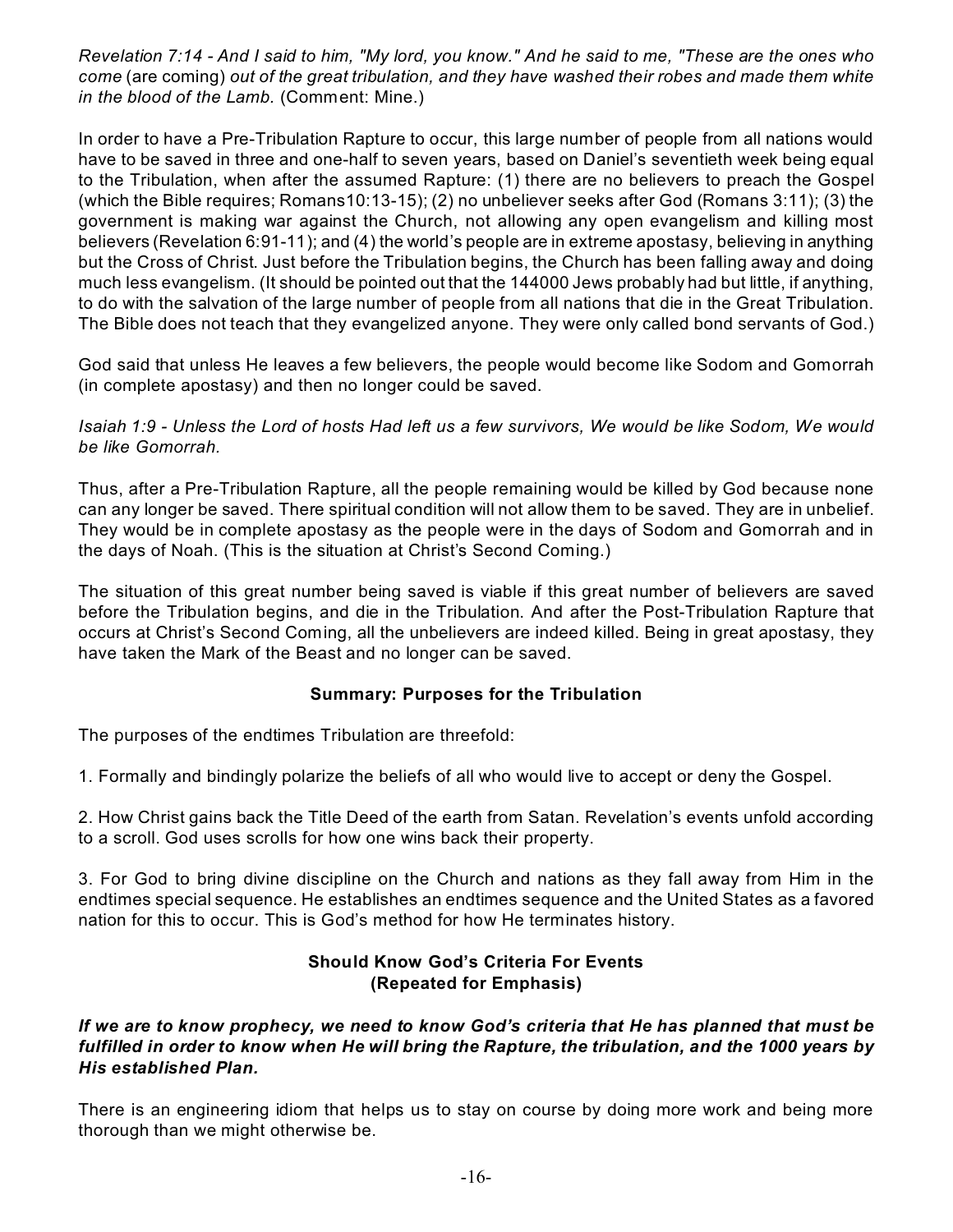*"Do not think what you want to think until you know what you should know."*

*The Rapture can only come after* Christ is awarded full and legal authority by the heavenly court after it has determined that He has won the spiritual warfare over Satan. This determination is made after all people have lived and have made formal decisions in life or by death to accept or deny the Gospel. This award is based on the fact, that at that time, all the elect did actually believe and the elect did actually accomplish all of God's work. The court decision is made at Revelation's seventh trumpet that occurs after the Great Tribulation.

*The Tribulation can only begin after* the endtimes Pattern Sequence has been started or initiated by God and the sin of the Church and the rest of the people has increased to the point that it crosses God's allowable threshold. Signs and conditions in the world, according the Pattern sequence, signal and warn us when this might occur, even though only God knows the timing. These signs are now all around us. Only God knows how mature the signs must become before He brings the Tribulation.

## **Wrongly Assumed Teachings For a Pre-Tribulation Rapture**

In order to have a Pre-Tribulation **all** of the following must be true (The Bible does not teach any of them):

- The Rapture can be imminent at any time and will occur just before the Tribulation begins.
- Daniel's seventieth is equal to the endtimes Tribulation.
- God will return physical temples and animal sacrifices.
- The Church is composed of only those believers in the Church Period.
- The Church, composed of only believers, goes to heaven and Israel, composed of both believers and unbelievers, goes into the Land.
- God shows partiality allowing some believers to be raptured before the Tribulation and put other believers in the Tribulation.
- The wrath of God the Church is to miss is in the Tribulation.
- Christ does not come for and with His saints at the same time. He comes for His saints before the Tribulation and with His saints after the Tribulation.
- At the Rapture, the Church is not resurrected because there is only one resurrection of the Just.
- There are multiple resurrections of the Just.
- The last Great Day of the Lord is equal to the endtimes Tribulation.
- Jewish and Gentiles believers are not now one new man in Christ without distinction.
- Maturity in Christ is not essential.
- God is married to both Israel and to the Church at the same time.
- The tares are bundled for the fire before the Tribulation begins so the wheat can be separated from